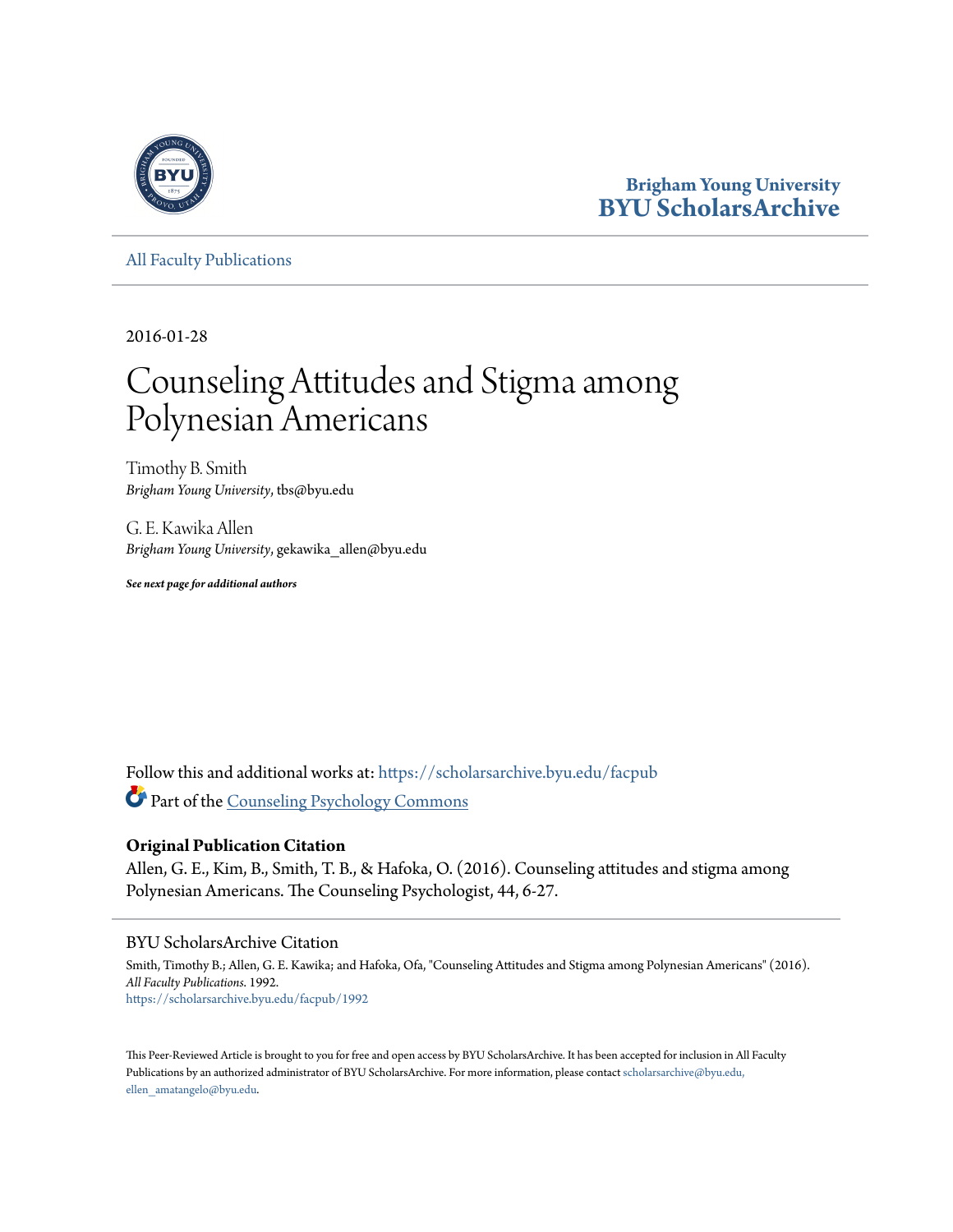## **Authors**

Timothy B. Smith, G. E. Kawika Allen, and Ofa Hafoka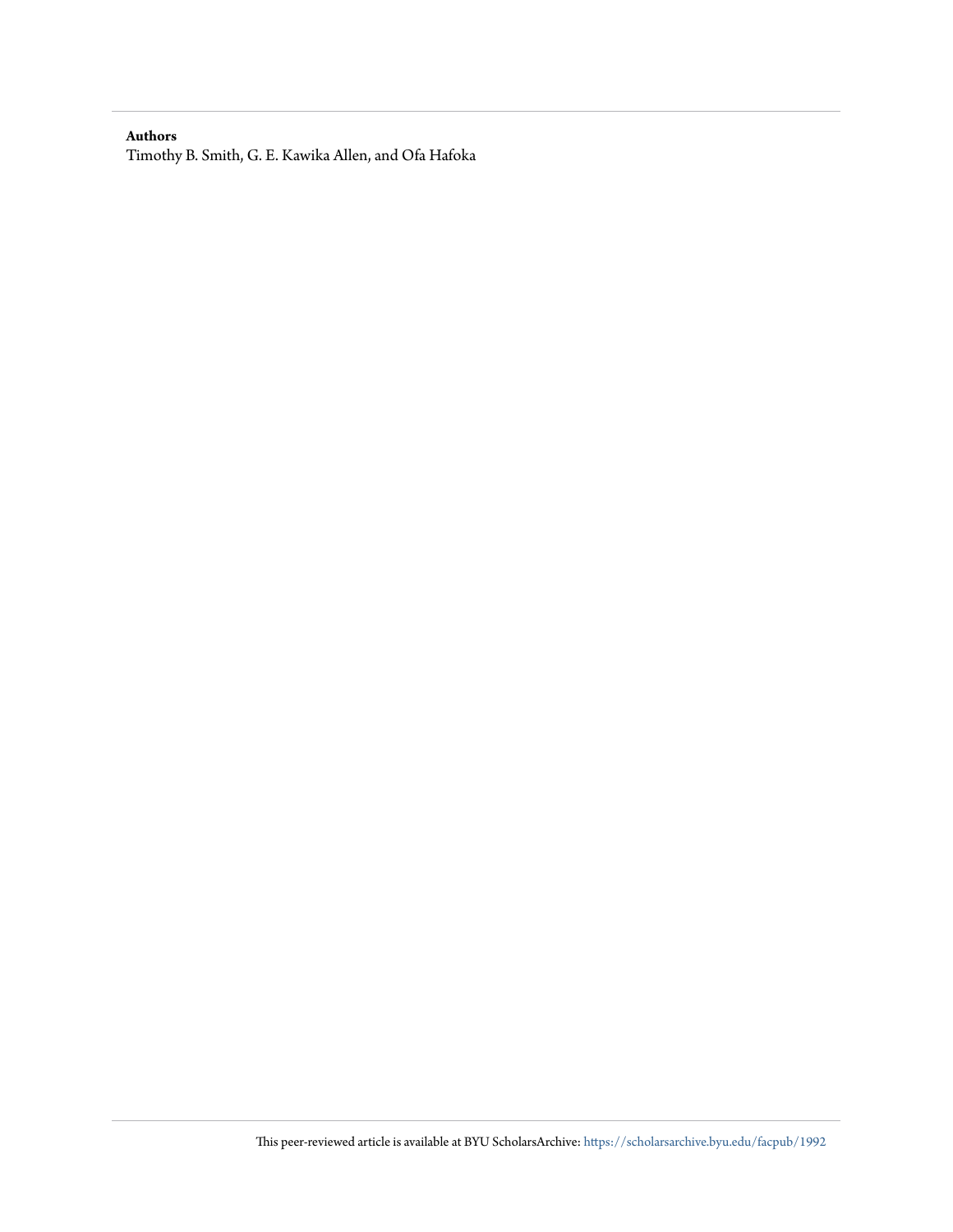Running head: COUNSELING AND POLYNESIAN AMERICANS 1

Allen, G. E., Kim, B., Smith, T. B., & Hafoka, O. (2016). Counseling attitudes and stigma among Polynesian Americans. *The Counseling Psychologist, 44*, 6-27.

Counseling Attitudes and Stigma among Polynesian Americans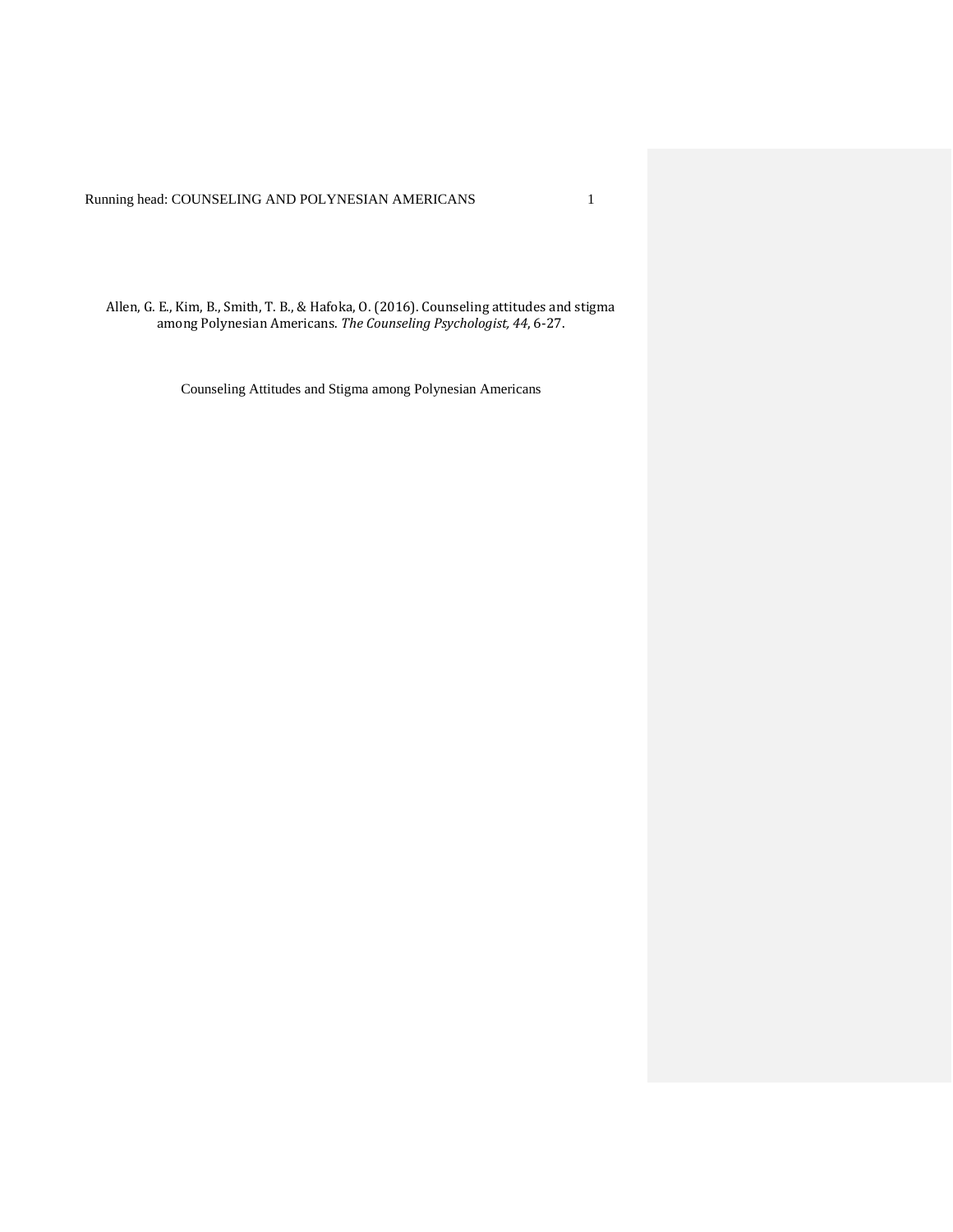#### Abstract

There is a paucity of research on the mental health of Pacific Islanders living in the U.S., including those of Polynesian descent. This study examined coping strategies, attitudes towards seeking mental health counseling, public and self-stigma towards seeking professional help, and psychological adjustment among 638 Polynesian Americans. On average, participants held neither favorable nor unfavorable attitudes towards seeking professional psychological help, but Polynesian American men endorsed moderate self-stigma about mental illness and Polynesian American women endorsed high levels of public stigma about mental illness. Women showed relatively more favorable attitudes than men about seeking help from professional mental health providers. Participants reported benefitting from culturally congruent practices for coping with distress (accepting, reframing, striving, family support, and religiosity/spirituality) much more than seeking assistance from private emotional outlets (e.g., therapy) or avoidance and detachment. Findings indicate that mental health professionals will need to build effective crosscultural bridges and culturally adapt services to address concerns among Polynesian Americans.

Keywords: counseling attitudes, mental health stigma, Polynesian Americans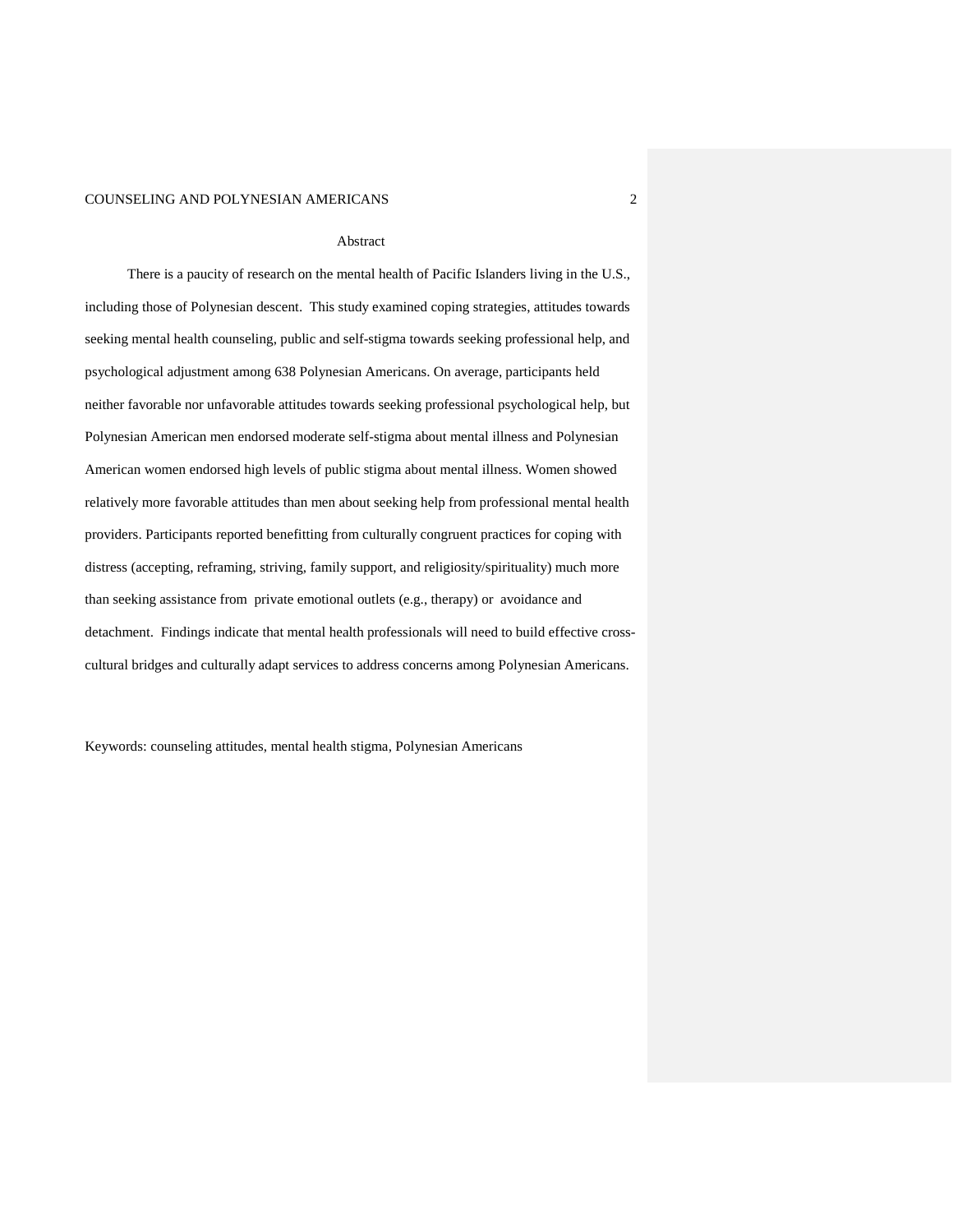Counseling Attitudes and Stigma among Polynesian Americans

#### **Introduction**

For a variety of reasons, individuals who experience emotional distress or mental illness may not seek professional mental health services to alleviate those conditions. A large body of empirical research has documented public and self-stigma towards seeking professional help and other factors such as gender roles that may promote or discourage individuals from seeking psychotherapy and related services (Cepeda-Benito & Short, 1998; Golberstein, Eisenberg & Gollust, 2008; Link, Cullen, Frank & Wozniak, 1987; Mackenzie, Gekoski & Knox, 2006; Watson, Corrigan, Larson & Sells, 2007; Vogel, Wade & Hackler, 2007). Underutilization of professional mental health services due to stigma and other barriers is particularly problematic among people of color in North America (Sue, Cheng, Saad, & Chu, 2012; Alvidrez, 1999; Diala et al, 2000; Duncan, 2003; Nickerson, Helms & Terrell, 1994). The U.S. Surgeon General (1999) and a follow-up government report (2001) called attention to racial inequities in mental health service utilization, with a recent meta-analysis of data from over 300,000 individuals (Smith & Trimble, 2015) confirming racial discrepancies in mental health service utilization.

Racial and ethnic minorities underutilize professional mental health services for several reasons, including cultural mistrust and cultural attitudes relevant to seeking help from others (Diala, Muntaner, Walrath, Nickerson, LaVeist & Leaf, 2000; Duncan, 2003; López, Barrio, Kopelowicz & Vega, 2012; Nickerson, Helms & Terrell, 1994; Snowden, 2012). For instance, both Latina and African American women endorse the cultural value of discussing problems within the family and not disclosing them to others outside the home (Alvidrez, 1999). Similarly, Asian Americans' adherence to traditional cultural values predicts unfavorable attitudes toward seeking professional psychological help (Kim & Omizo, 2003; Sue, Cheng, Saad, & Chu, 2012).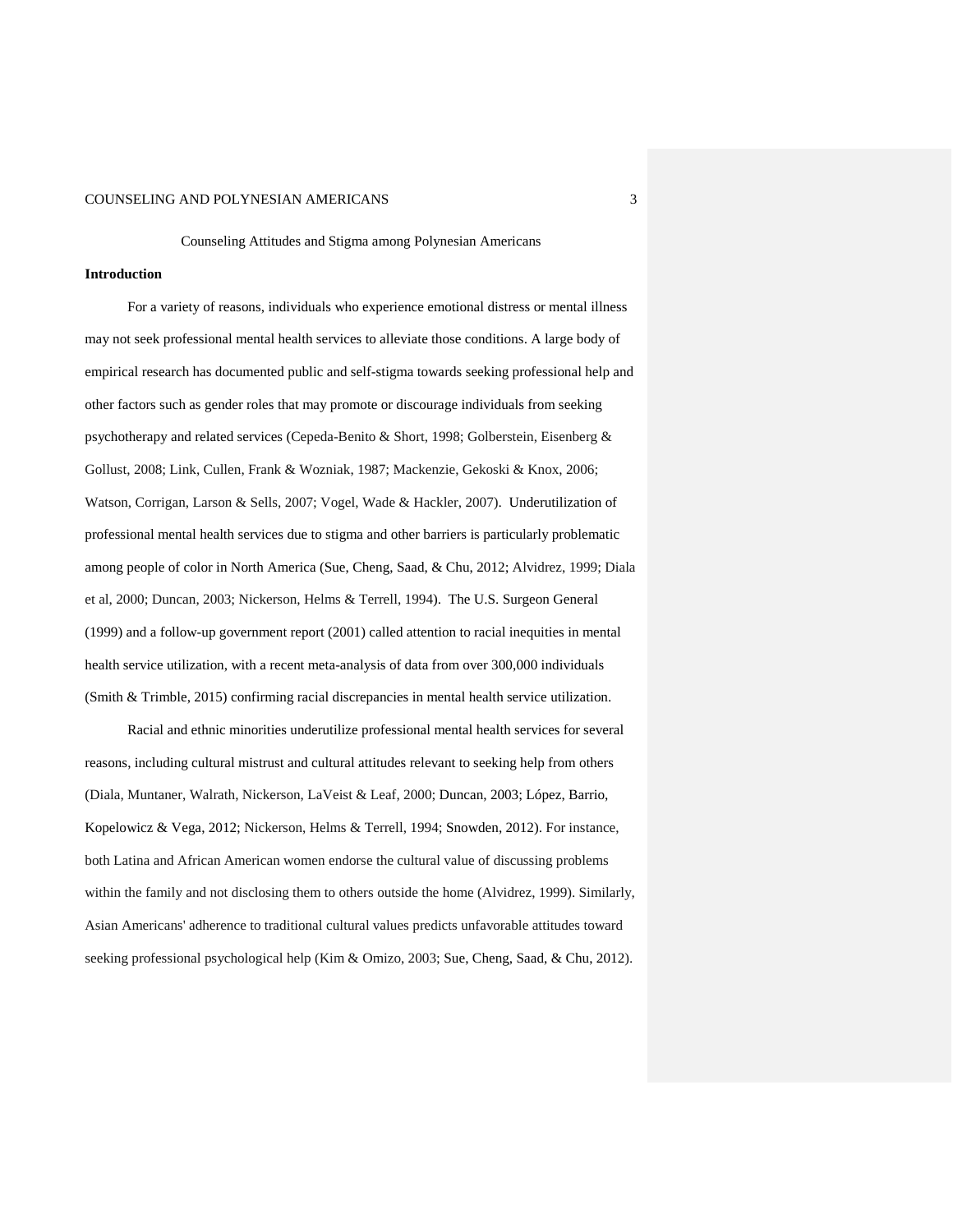Thus mental health professionals' understanding of and effective responses to cultural values are essential to bridging the current divide in service utilization (Smith & Trimble, 2015).

A factor associated with the underutilization of mental health services by people of color that has repeatedly received attention in the research literature is cultural stigma about those services (e.g., Garrett & Portman, 2011; King, Trimble, Morse, & Thomas, 2014). These cultural beliefs include public stigma and self-stigma. When such stigma about professional mental health treatments combine with experiences of racism, such as racial discrimination experienced in a mental health clinic by a person of color with a mental disorder, the result has been called *double stigma* (Gary, 2005). People who experience racism and other forms of prejudice appear more likely to develop and maintain coping strategies for handling distress that do not depend on disclosure to strangers, including mental health professionals, with several research studies finding higher rates of stigma among people of color compared with White/European Americans (e.g., Eisenberg, Downs, Golberstein & Zivin, 2009; Nadeem et al., 2007).

The vast majority of the research on cultural stigma of mental health services has involved African Americans, Asian Americans, and Hispanic/Latino(a) Americans (Allen & Heppner, 2011), but research specific to other ethnic groups has been extremely limited. Other ethnic groups, including Pacific Islander Americans, have culturally-based coping strategies and beliefs about mental health and mental health services that have not been adequately investigated in the research literature. Thus we presently know very little about Pacific Islander Americans' perceptions of professional mental health services and the cultural factors that underlie those beliefs. In the past, when researchers conducted psychological research with Pacific Islander populations, they tended to lump these groups with Asian American populations, a highly problematic practice that originated with the U.S. Census Bureau and continued until the 2000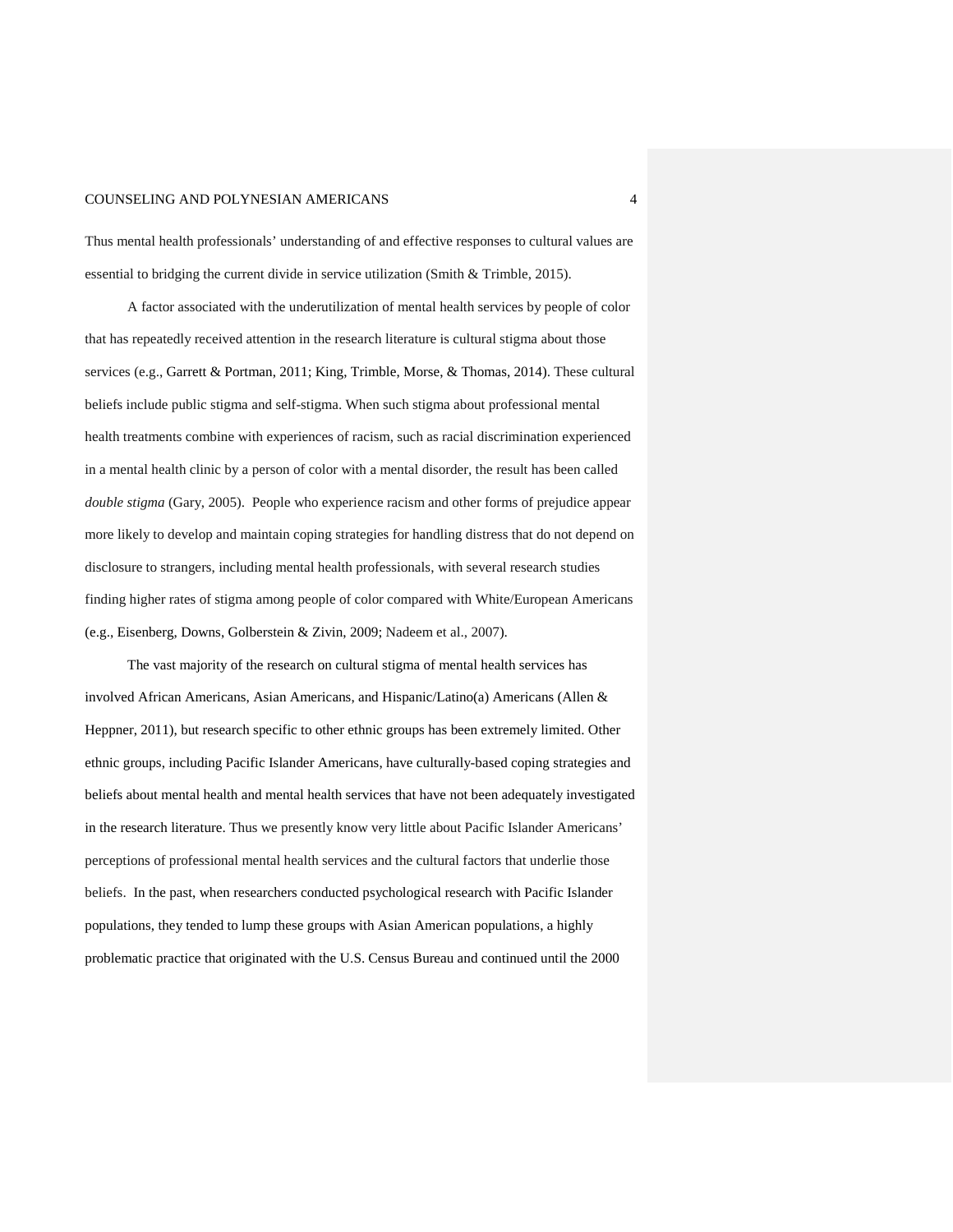Census. For decades, the illogical combining of these two broad populations (with completely distinct geographic, linguistic, socioeconomic, and cultural origins) resulted in a dearth of information specific to the psychological characteristics of Pacific Islanders, including their helpseeking attitudes, stigma about mental illness, and preferred coping methods.

Furthermore, just as individuals with ancestry originating from dozens of distinct ethnic groups in Asia (e.g., Bhutanese, Han, Hmong, Mongolian, Punjabis) cannot reasonably be understood by researchers who combine them into a single group of Asian Americans (Leong et al., 2007), individuals having ancestry from one or more of hundreds of islands spread across thousands of miles in the Pacific Ocean cannot be accurately understood by the use of the broad categorization, Pacific Islander. That umbrella term includes three completely distinct groups of people from Micronesia (e.g., Guamanians), Polynesia (e.g., Samoans), and Melanesia (e.g., Fijians). Yet these differences are rarely considered. Among many examples that could be given, a recent landmark report on racial and ethnic differences in mental health service use (SAMHSA, 2015) reported the broad category of "Native Hawaiian or Other Pacific Islander." Although clearly preferable to the completely worthless combination of Pacific Islanders with people of Asian origin, continued over-simplification in research perpetuates the unfortunately normative *ethnic gloss* (Trimble & Bhadra, 2013) and fails to provide specific information about why individuals from distinct ethnic backgrounds underutilize mental health services in North America.

Polynesian Americans are among the many groups that are significantly underrepresented in the research literature and underserved in the mental healthcare system. This uniquely diverse subgroup of Pacific Islanders has ancestral origins in the Polynesian triangle of islands (Barcham, Scheyvens & Overton, 2009). The triangle, which stretches from New Zealand to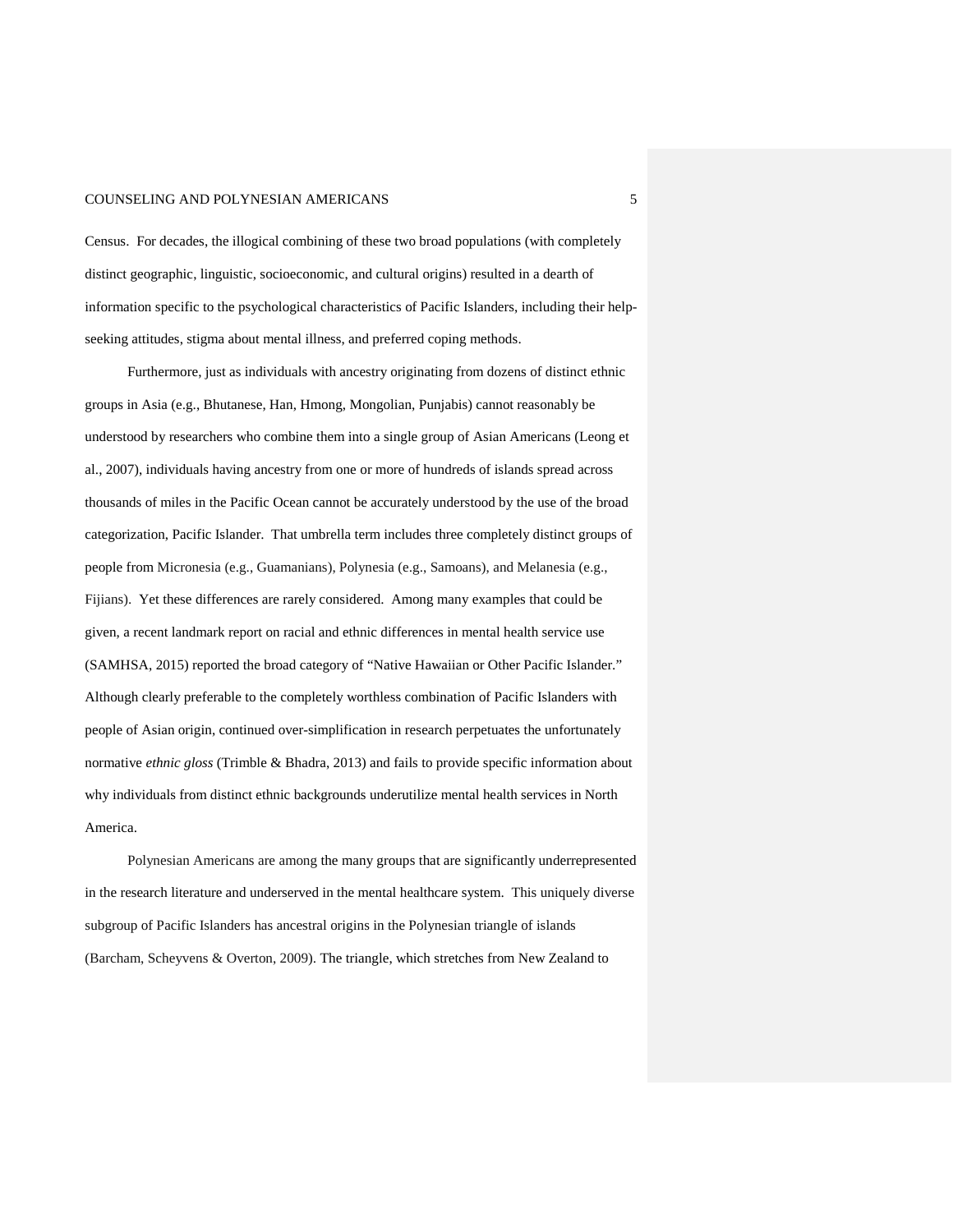Easter Island and then north to Hawai'i, consists of many nations and island groups, including Hawai'i, Tonga, American Samoa, Western Samoa, Tahiti, Cook Islands, French Polynesia, Niue, Easter Island, and Marquesas Islands. The word *Polynesian* comes from the Greek roots *polus* (many) and *nesos* (islands), and is the preferred form of identification by those who come from these island groups (Capstick, Norris, Sopoaga & Tobata, 2009; Firth, 2013).

Approximately 1.2 million Polynesian Americans reside in the U.S., 0.4% of the U.S. population (U.S. Census, 2010). Polynesian Americans were one of the fastest growing ethnic groups in the U.S. between 2000 and 2010 (U.S. Census, 2010).

Several cultural values that are common to Polynesians and Polynesians Americans have direct relevance for their methods for coping with mental illness and their attitudes about seeking professional treatment. Polynesian Americans typically embrace the value of collectivism as a strong component of their cultural identity. Very close interpersonal relationships are maintained in a cultural context of social interconnectedness (Singelis, 1994) that emphasizes collective goals over individual ambitions. Polynesian populations hold values based on religion/spirituality, pluralism, and communalism that inform their health-seeking behaviors (Capstick, Norris, Sopoaga & Tobata, 2009; Firth, 2013). Socialization and cultural interpretations of illness as personal weakness play a major role in help-seeking behaviors. Specific cultural practices may also be involved in the healing process, such as in the Hawaiian healing tradition of *Ho'oponopono*, which encompasses enabling the person to "set or make things right" or to correct or restore and maintain healthy relationships with family members and others through prayer, discussion, confession, repentance, mutual restitution, and forgiveness (Puku'i, 1972). Cultural values and associated religious/spiritual beliefs shape the kinds of psychological coping methods used by Polynesian Americans, and they are highly likely to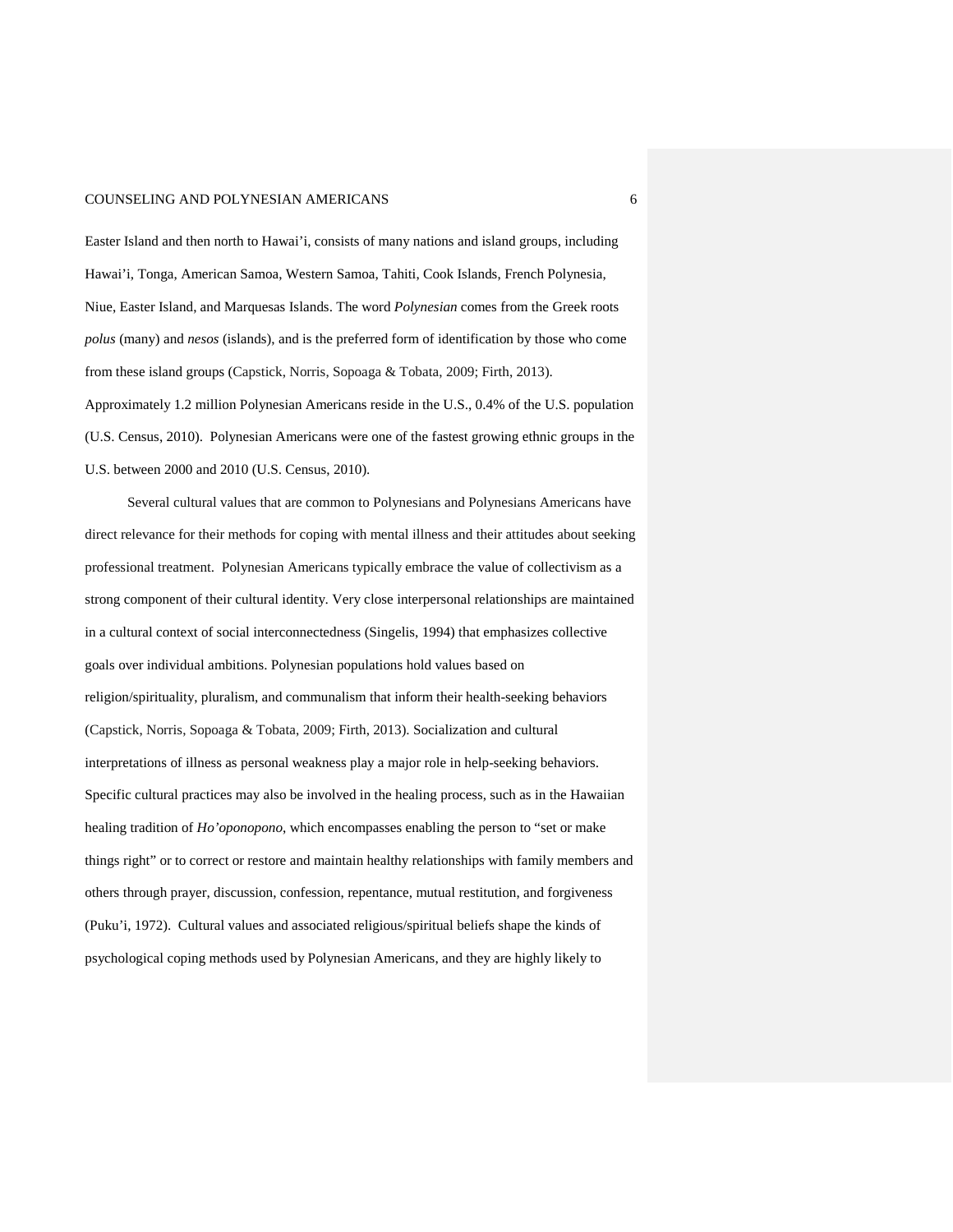utilize those culturally appropriate methods to deal with psychological adjustment, depression, anxiety, and stress (Allen & Smith, 2015).

The entrenched collectivism of people of Polynesian origin arises from tight family units that are the foundational and central focus of activities and worldviews (Handy & Puku'i, 1950; Puku'i, 1989). Polynesian cultures thus designate the family as the main source of help and coping with emotional struggles (Allen & Heppner, 2011). In many Polynesian families, seeking help for emotional struggles outside of the family may bring shame and dissatisfaction within the family, along with a sense of personal weakness. Maintaining deep respect for the family name is paramount, with personal weakness that can incur dishonor causing strain in interpersonal relationships. Such an intense focus on family and collective interests can conflict with the bias of individualism that characterizes most contemporary mental health practices (Kirmayer, 2007). Hence there is a clear need for scholars to help bridge the cultural gap between Polynesian worldviews and professional mental health services.

Despite the general lack of research specific to Polynesian Americans, some investigations of psychological variables with that population have been conducted (e.g., McCubbin, Ishikawa, & McCubbin, 2008; McCubbin & Marsella, 2009). For instance, strength of individuals' Polynesian ethnic identity has been linked to higher self-esteem and lower endorsement of depression and anxiety, with collectivistic coping strategies such as family support and religiosity/spirituality buffering the effects of trauma and stressful events (Allen, Garriott, Reyes & Hsieh, 2013; Allen & Heppner, 2011; Allen & Smith, 2015). Much more research is needed to understand how collectivistic coping strategies and stigma about mental illness relate with Polynesian Americans' willingness to seek professional services. Such research could aid the psychology profession to culturally adapt practices to increase rates of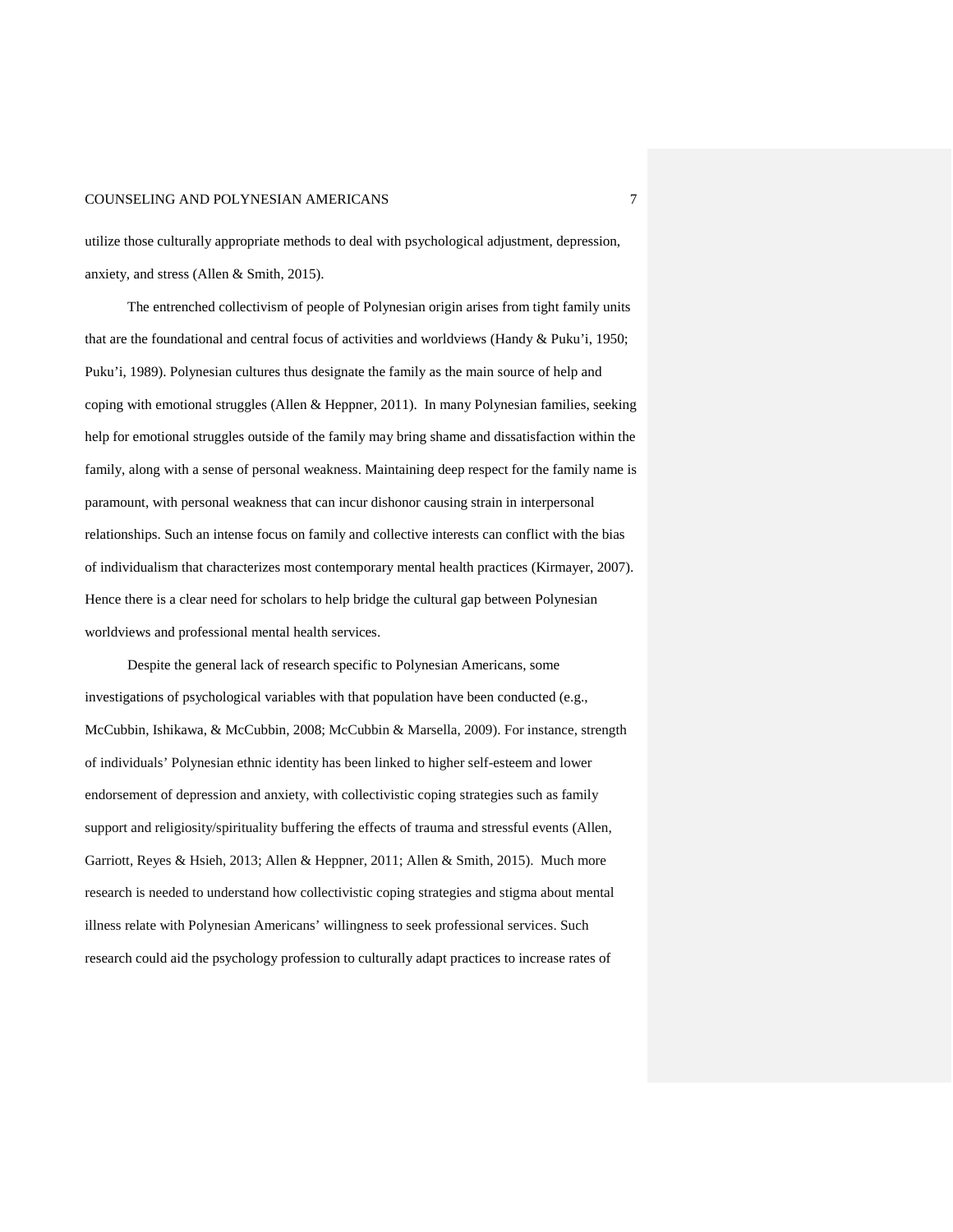treatment utilization, retention, and outcomes (Smith & Trimble, 2015).

We therefore sought to investigate Polynesians' help-seeking attitudes and psychological adjustment as a function of their reliance on collectivistic coping strategies and their public and private stigma about emotional distress and mental illness. Similar research with other ethnic minority populations (e.g., Chang, 2008) has found that support from family members can be more protective against mental illness than professional and peer support, particularly when participants experience mental health stigma (Lindsey, Joe, & Nebbitt, 2010). Previous research with other populations has also evaluated mediation pathways, with personal negative beliefs about emotional distress and mental illness (self-stigma) shown to mediate the association between negative cultural/social beliefs about mental illness (public stigma) and attitudes about receiving professional treatment (Vogel, Wade, & Hackler, 2007). We sought to evaluate the degree to which those findings characterize Polynesian Americans.

The rationale for this study was based on the Social Behavior Model (Anderson, 1995), which was originally developed by Anderson and Newman (1973) to explain why people utilize or underutilize health services. They described several predisposing factors that facilitate and impede service utilization, including cultural and geographic variables, as well as personal attributes such as gender and social networks. The theory places a strong emphasis on the influence of cultural norms and values, including how those norms differ by gender, so we planned to evaluate level of collectivistic coping and stigma by participant gender. Given the theoretical model that guided this study, as well as the results of prior research findings, we investigated the following research hypotheses:

**Hypothesis 1**: Due to cultural values that emphasize emotional strength and reliance on family support, Polynesian Americans will exhibit (1) negative attitudes towards seeking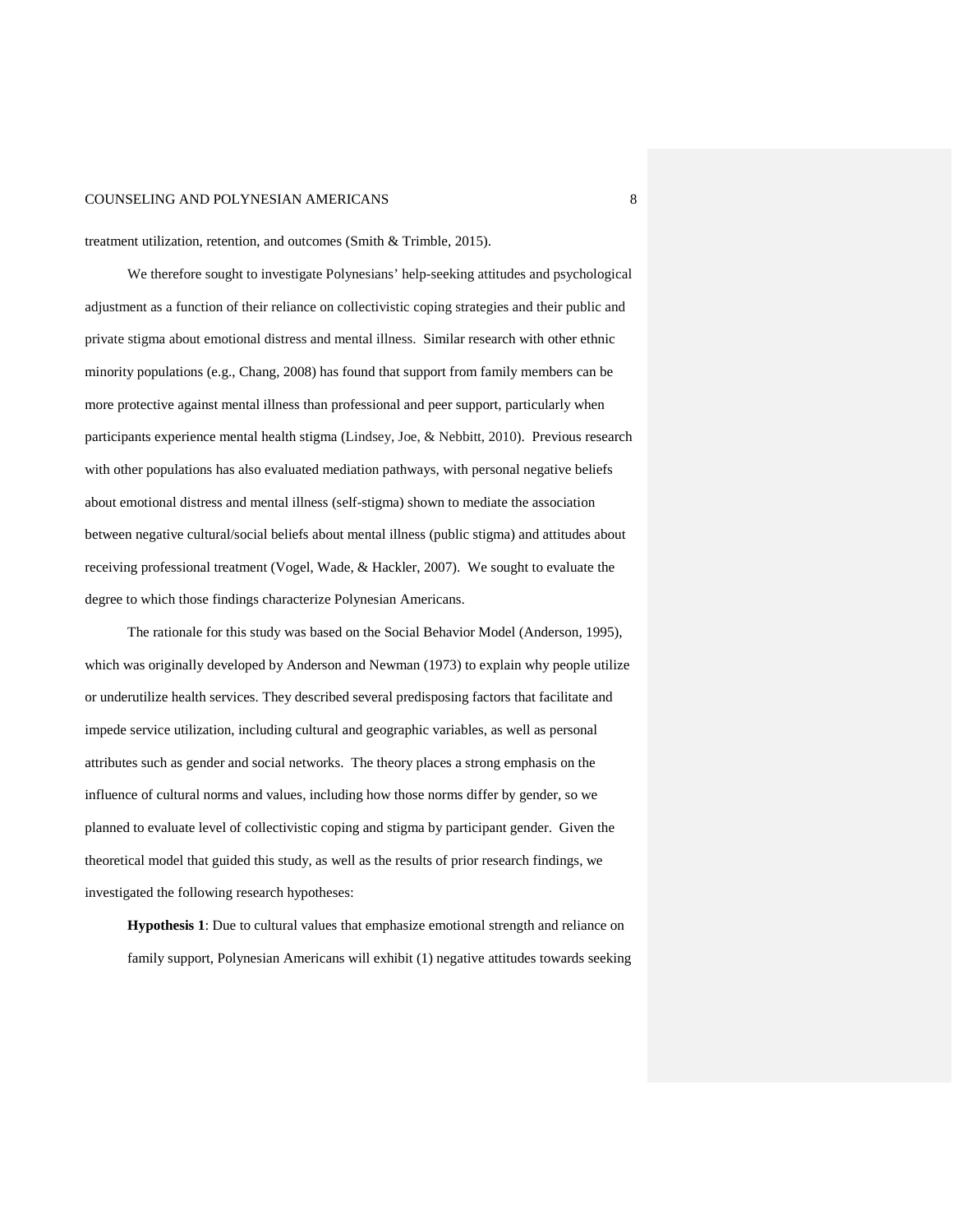professional mental health services, (2) negative self-stigma about seeking those services, and (3) negative public-stigma about mental illness in general. Given the tenets of the Social Behavior Model and traditional Polynesian gender roles, men will exhibit greater negative attitudes about seeking help and higher levels of self-stigma and public-stigma concerning mental illness than women.

**Hypothesis 2**: Due to collectivistic cultural values, family support and religiosity/spirituality will be the most common coping strategies reported by Polynesian Americans, with women and men reporting equivalent use of those coping strategies. **Hypothesis 3**: Due to cultural values suggesting that emotional difficulties indicate personal weakness, Polynesian Americans' reports of depression, anxiety, and stress will be positively correlated with self-stigma but will be negatively correlated with public stigma and attitudes about help-seeking. The use of culturally appropriate collectivistic coping strategies (acceptance, reframing, striving, family support, and religiosity/spirituality) will be negatively correlated with depression, anxiety, and stress, but the coping strategies of avoidance, detachment, and use of private emotional outlets will be positively correlated with depression, anxiety, and stress.

**Hypothesis 4**: Due to Polynesian Americans' perceptions of personal psychological struggles as a sign of weakness, self-stigma regarding mental illness will mediate the relationship between public-stigma and attitudes about seeking professional services.

#### **Method**

#### **Participants**

The sample for this study included 638 Polynesian American individuals (386, 60% women; 252, 40% men) residing primarily in California, Nevada, Utah, Washington, Arizona,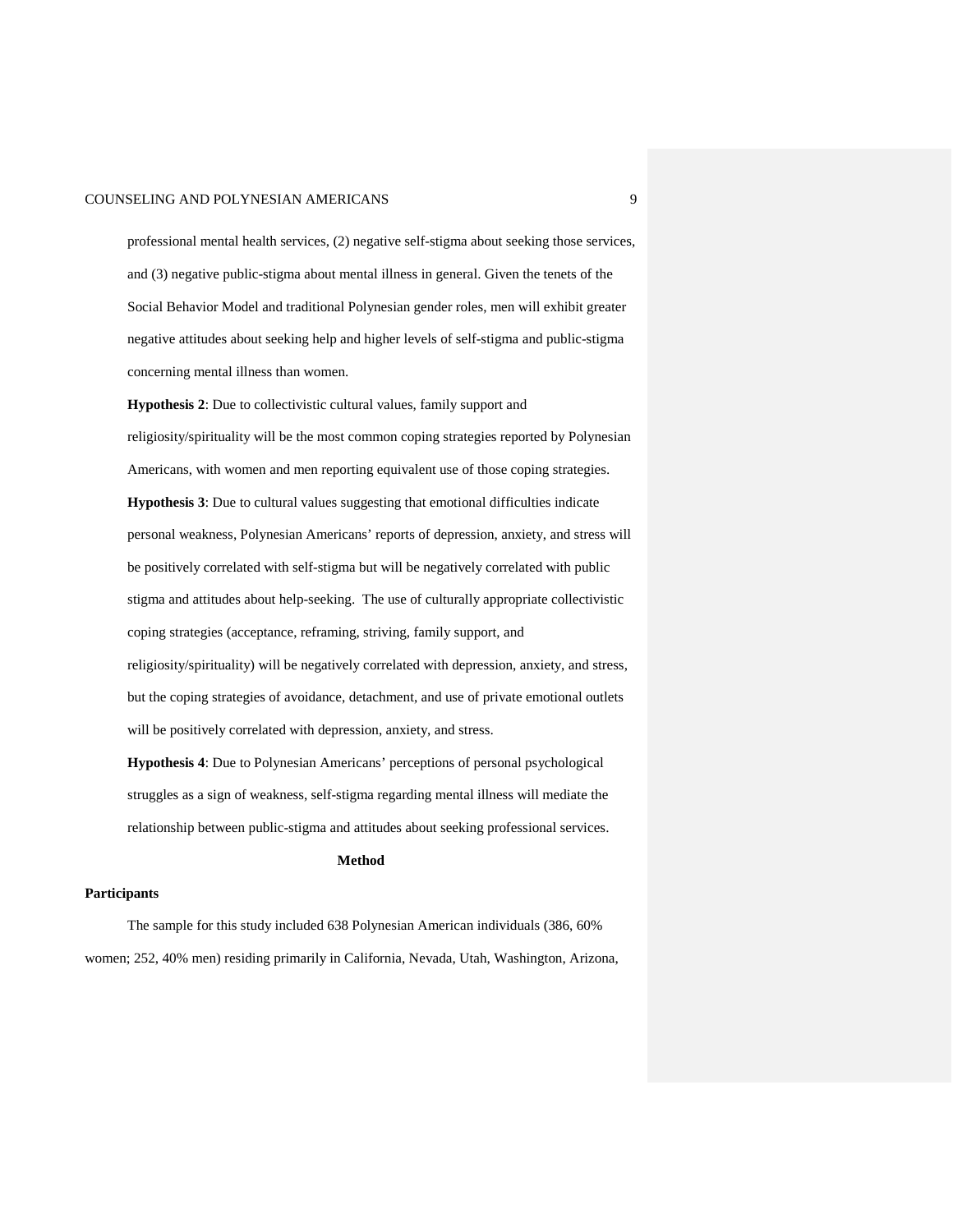Missouri, and Hawai'i. The sample included the following subgroups of Polynesian Americans: Tongan (221; 35%), Samoan (143; 22%), Native Hawaiian (64; 10%), Fijian (39; 6%), Tahitian (24; 4%), Maori (15; 2%), and multi-ethnic Polynesian heritage (132; 21%). Ninety-eight percent of these Polynesian Americans reported a Christian religion background (e.g., Catholic,

Protestant, Baptist, Latter-day Saint). Their ages ranged from 18 to 76 years, with a mean of 30 years. Regarding highest education level, 14% earned a high school diploma level, 40% attended some college, 25% received a 4-year degree, 7% received a master's degree, and 1.3% received a doctorate-level degree (e.g., PhD, MD, JD).

#### **Instruments**

**Attitudes Toward Seeking Professional Psychological Help Scale** (ATSPPH; Fischer & Farina, 1995). ATSPPH is a 10-item scale that was revised from the original 29-item measure (Fischer & Turner, 1970). It assesses peoples' attitudes about seeking professional psychological help (e.g., "If I believed I was having a mental breakdown, my first inclination would be to get professional attention."). Items are scored from 1 (*disagree*) to 4 (*agree)*; higher scores indicate more positive attitudes. The revised and original scales are significantly correlated at .87, which suggests strong construct validity (Fischer & Farina, 1995). Strong internal consistency was found with Cronbach's alpha at .84 and 1-month test–retest at .80 reliabilities have been reported for college student samples. In another study using this measure, the internal consistency was .80 (Vogel, Wade, & Hackler, 2007). For the present study, the Cronbach's alpha was .70.

**Perceived Devaluation–Discrimination Scale** (PDDS). The PDDS (Link et al., 1989) is a 12-item scale that measures perceived public stigma (e.g., "Most people believe that entering a mental hospital is a sign of personal failure" and "Most people would not hire a former mental patient to take care of their children, even if he or she had been well for some time"). Participants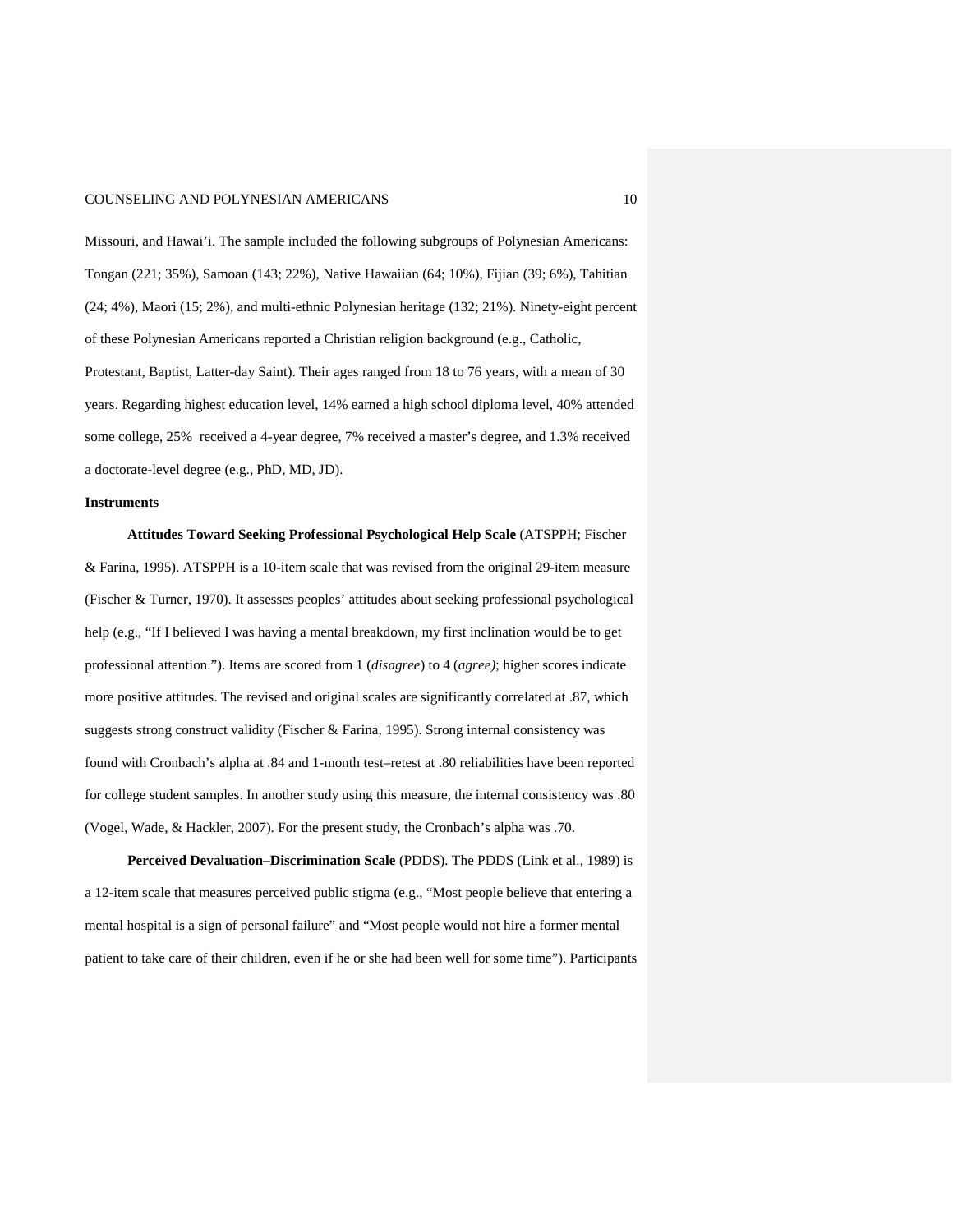endorse scores from 1 (*strongly disagree*) to 6 (*strongly agree*) indicating belief statements about how most people view current or former psychiatric patients. A higher score indicates greater perceived public stigma. Internal consistency ranged from .76 to .88 among clinical and community samples (Link et al., 1989, 2001; Vogel, Wade, & Hackler, 2007). For the present study, the Cronbach's alpha was .75.

**Self-Stigma of Seeking Help Scale** (SSOSH). The SSOSH (Vogel et al., 2006) is a 10 item measure of self-stigma that consists of items such as "I would feel inadequate if I went to a therapist for psychological help," "Seeking psychological help would make me feel less intelligent," "I would feel worse about myself if I could not solve my own problems," "It would make me feel inferior to ask a therapist for help." It is scored on a scale ranging from 1 (*strongly disagree*) to 5 (*strongly agree*) with higher scores indicating greater self-stigma. Studies have shown internal consistency ranging from .86 to .90, and a 2-week test–retest reliability has been reported to be .72 (Vogel et al., 2006; Vogel, Wade, & Hackler, 2007). For the present study, the Cronbach's alpha was .82.

**Collectivistic Coping Styles Scale** (CCS). The CCS (Heppner et al., 2006) is a 30-item measure of coping strategies used in collectivistic societies that was developed and validated in three studies with Taiwanese college students. In those studies, five factors were identified through exploratory and confirmatory factor analyses: (a) Acceptance, Reframing, and Striving (ARS); (b) Family Support (FS); (c) Religion-Spirituality (RS); (d) Avoidance and Detachment (AD); and (e) Private Emotional Outlets (PEO). The CCS is rated on scale from 0 = *Never used this strategy/Not applicable*,  $1 = Used$  *but of no help at all*,  $2 = A$  *little help*,  $3 = A$  *moderate amount of help*, 4 = *A great deal of help*, to 5 = *A tremendous amount of help*. A higher score indicates greater helpfulness for the particular coping strategy. The Cronbach alpha coefficient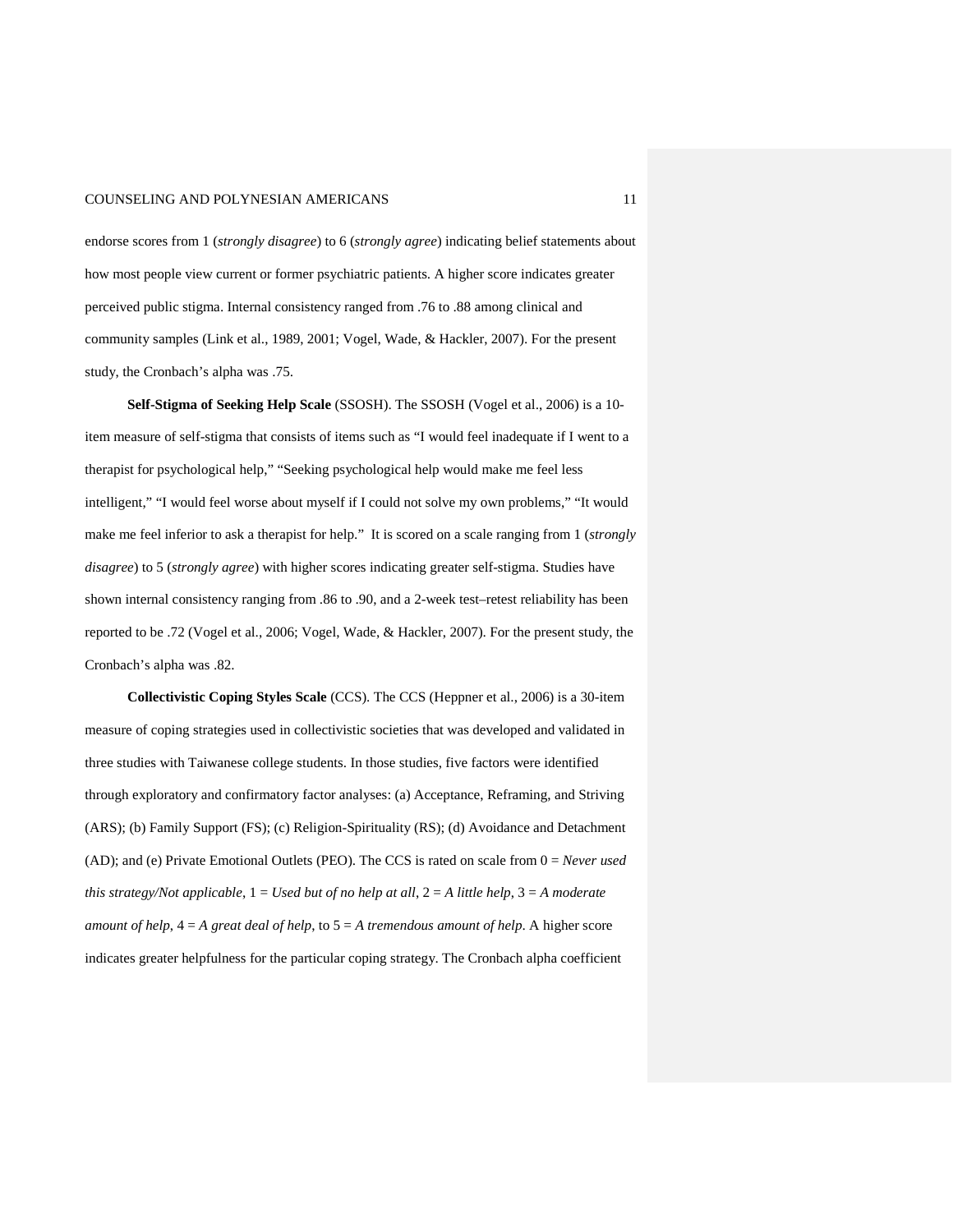was .87 when scale was initially validated. For each of the scores for the present study, the Cronbach's alpha was .83 (ARS), .86 (FS), .87 (RS), .85 (AD), .76 (PEO), and .91 for the entire scale.

**Depression Anxiety Stress Scale-21** (DASS-21). The DASS-21 (Lovibond & Lovibond, 1995) contains the following three subscales with each subscale containing seven items: Depression, Anxiety, and Stress. Sample items are: Depression (e.g., "I felt downhearted and blue"); Anxiety (e.g., "I felt I was close to panic"); and Stress (e.g., "I found it hard to wind down"). The DASS-21 assesses the emotional levels of depression, anxiety, and stress over the past week and is rated on a 4-point scale ranging from 0 (*did not apply to me at all*) to 3 (*applied to me very much, or most of the time*). Cronbach's alpha for the DASS-21 ranged from .84 to .91 across subscales, respectively (Lovibond & Lovibond, 1995). For each of the subscale scores for this study, the Cronbach's alpha was .88 (ANX), .90 (DEP), .87 (STR). For the overall scale, the Cronbach's alpha was .95.

#### **Procedure**

After securing the IRB approval from the host institution, participants were recruited with announcements distributed nationwide via social media including Facebook, and through emails inviting various influential Polynesian individuals including college students. Participants completed the survey online through Qualtrics, receiving a \$10 gift card as an incentive and compensation for their time. We believed that inviting Polynesian American individuals through personal and social media would be an effective method of collecting data. There were no exclusion criteria for participation in the study. Two doctoral students who assisted in the data collection of this study posted the Qualtrics link on their Facebook profile, which contains roughly 80% Polynesian American individuals. The response rate was tracked through Facebook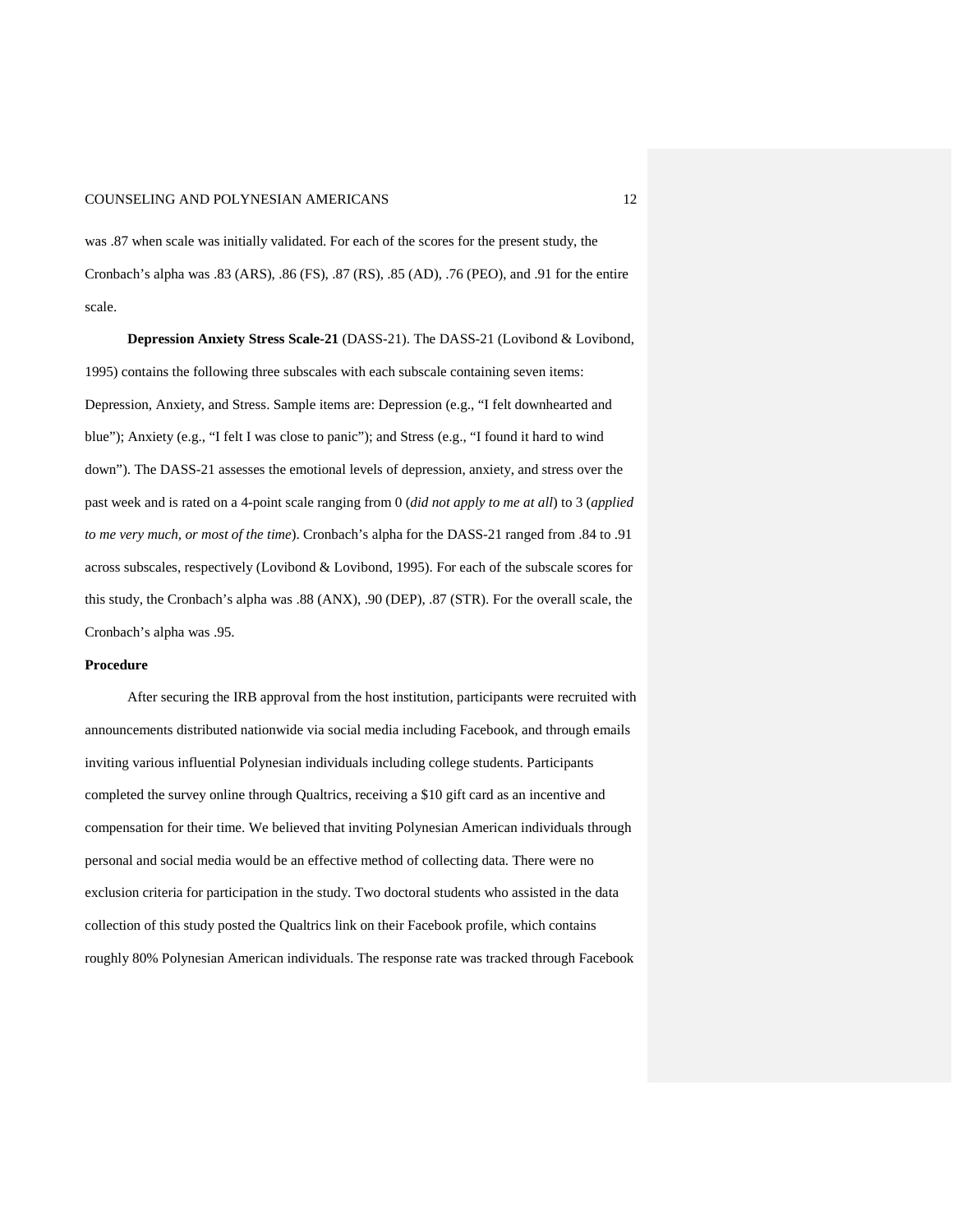by asking participants to message back indicating if they had or hadn't taken the study. That number of those who indicated through Facebook that they had participated in the study corresponded with the Qualtrics number of participants completing the study, resulting in a response rate of 84%.

#### **Results**

#### **Attitudes towards Professional Psychological Services and Stigma about Mental Illness**

The first research hypothesis concerned Polynesian Americans' attitudes towards and stigma about seeking professional psychological services. We evaluated both self-stigma and public stigma towards individuals with mental illnesses, as well as the differences between men and women (Hypothesis 1).

Regarding attitudes towards seeking professional mental health services, the Polynesian American participants had a mean score of 2.6 (*SD* = .27) on the 1 to 4 rating of the ATSPPH, which indicated that they had neither favorable nor unfavorable attitudes about seeking psychological help from a professional. According to the distribution of responses, only 6.3% of Polynesian Americans in the sample indicated highly favorable attitudes (average score of 3 or greater on the 4-point scale) towards seeking professional mental health services, and only 2.5% reported unfavorable attitudes (average score less than 2 on the 4-point scale). The vast majority of the sample indicated ambivalent attitudes.

A MANOVA examining the differences between Polynesian American men and women reached statistical significance (Wilks' Lambda = .97,  $F_{(df=3)} = 7.45$ ,  $p < .001$ ). Although their scores were still in the range of ambivalence, Polynesian women endorsed more favorable attitudes towards seeking help from mental health professionals than men,  $F(1, 637) = 9.54$ ,  $p =$ .002 (see Table 1).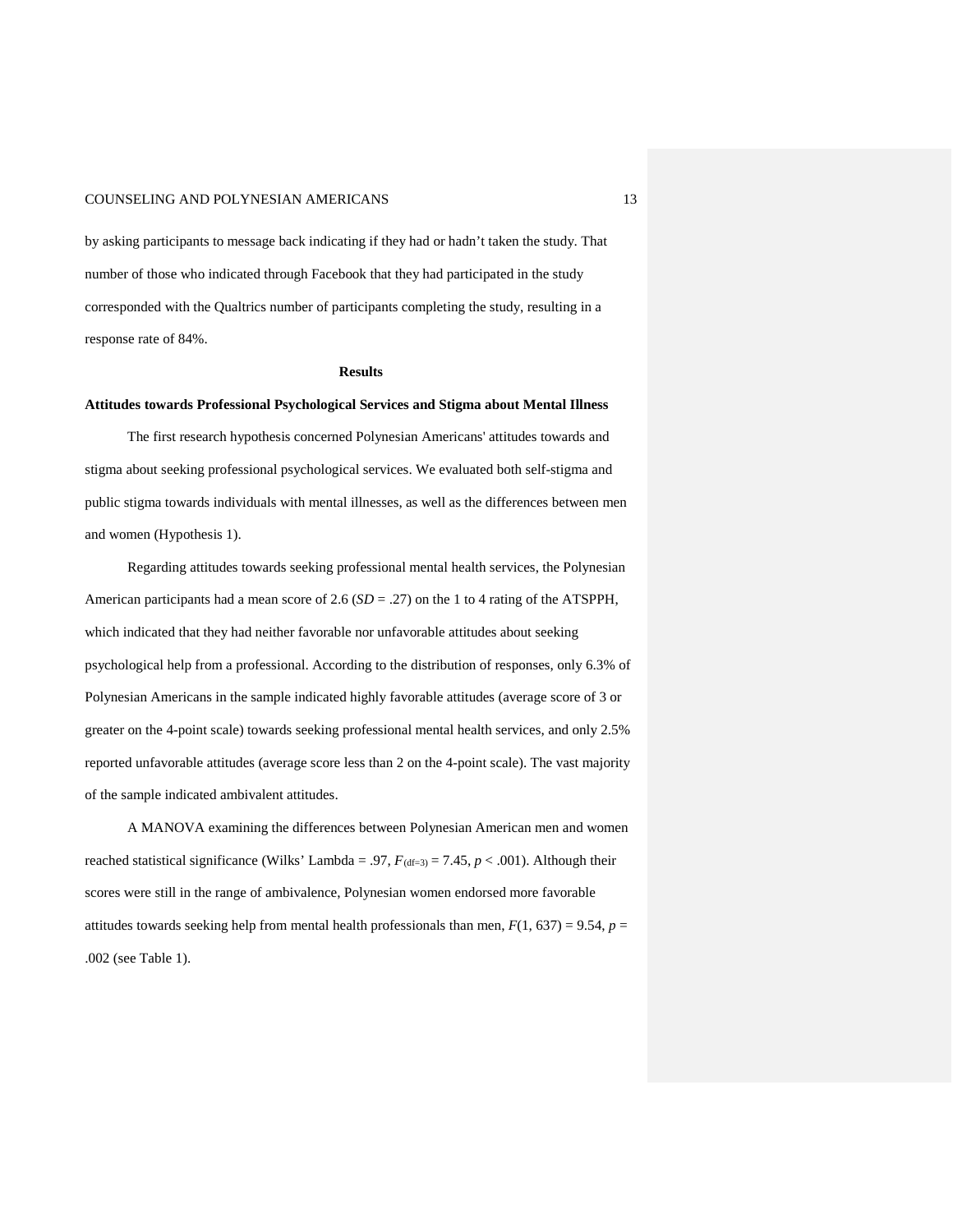Regarding self-stigma about seeking professional counseling services, Polynesian Americans as a whole exhibited a mean of 2.7 (*SD* = .64) on the 1 to 5 rating of the SSOSH, suggesting that they neither scored high or low on self-stigma towards seeking psychological help. Across all participants, high levels of self-stigma were reported in 7.4% of the sample, and 16.3% indicated low levels of self-stigma, with most participants reporting mild to moderate levels of stigma. When comparing differences between men and women, males reported greater negative self-stigma than Polynesian females,  $F(1, 637) = 7.52$ ,  $p = .006$  (see Table 1). These results partially supported our first hypothesis that men would show greater self-stigma about mental illness and that women would be more favorable to seeking professional help.

For public-stigma among Polynesian Americans, the data yielded a mean of 4.0 (*SD* = .64) on the 1 to 6 rating of the PDDS, showing that this sample of Polynesian Americans reported perceptions of negative social stigma about mental illness. That is, the participants believed that other people in general devalue people experiencing mental illness, with 34% of the sample showing high levels of public-stigma and only 3.9% exhibiting low levels of public stigma. An analysis of gender differences showed that Polynesian women scored significantly higher on public stigma than men, reflecting unfavorable social perceptions of persons with psychological difficulties,  $F(1, 637) = 9.26$ ,  $p = .006$  (see Table 1). We had not predicted that women would endorse more unfavorable public norms about other peoples' psychological difficulties.

#### **Collectivistic Coping Strategies**

We next examined the common collectivistic coping strategies used by the Polynesian American participants. The average ratings for the collectivistic coping strategies on the 0 to 6 scale of the CCS were as follows: Religion/Spirituality ( $M = 5.1$ ,  $SD = .98$ , with 87% of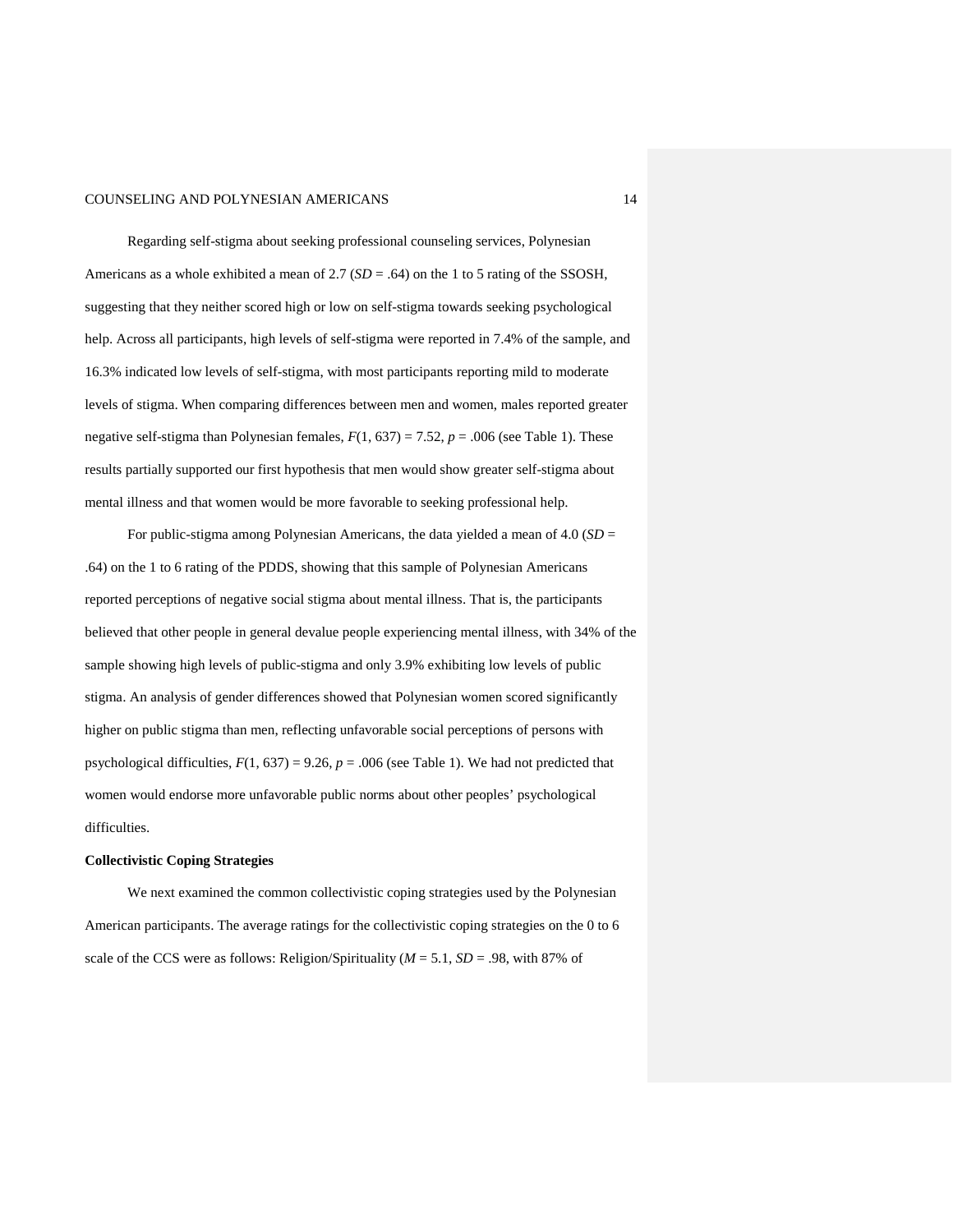participants endorsing this strategy as being helpful); Family Support  $(M = 4.5, SD = 1.1; 73\%$ endorsed as helpful); Acceptance, Reframing, and Striving  $(M = 4.4, SD = .81; 68%$  endorsed as helpful); Avoidance and Detachment ( $M = 3.4$ ,  $SD = 1.2$ ; 26% endorsed as helpful); and Private Emotional Outlets ( $M = 2.7$ ,  $SD = 1.3$ ; 17% endorsed as helpful). Thus the sample strongly endorsed religion/spirituality and family support systems, but did not endorse either avoidance/detachment or private emotional outlets as helpful coping methods.

A MANOVA conducted to examine differences in collectivistic coping strategies between Polynesian American men and women (Hypothesis 2) reached statistical significance (Wilks' Lambda = .96,  $F_{(df=5)} = 4.6$ ,  $p < .001$ ). Post hoc univariate analyses indicated differences on two of the five collectivistic coping strategies: Women endorsed higher scores on religion/spirituality,  $F(1, 637) = 6.40$ ,  $p = .012$ , and men reported higher endorsement of avoidance and detachment as helpful coping strategies,  $F(1, 637) = 11.33$ ,  $p = .001$  (see Table 1). Although we predicted that religion/spirituality would be reported as the most helpful coping strategy used by Polynesian Americans in general, we had not predicted the finding that women would report greater assistance from religion/spirituality than men. Neither men nor women found avoidance and detachment from psychological struggles to be particularly helpful, but the men were less averse to those coping strategies than women.

#### **Relationships among Stigma, Coping, and Psychological Adjustment**

Zero-order bivariate correlations (see Table 2) showed various statistically significant links between stigma, coping, and psychological indicators (Hypothesis 3). Self-stigma was positively correlated with depression, anxiety, stress, while public stigma was negatively associated with depression and anxiety. Self-stigma was also negatively correlated with attitudes about seeking mental health services. Regarding coping strategies, public stigma was negatively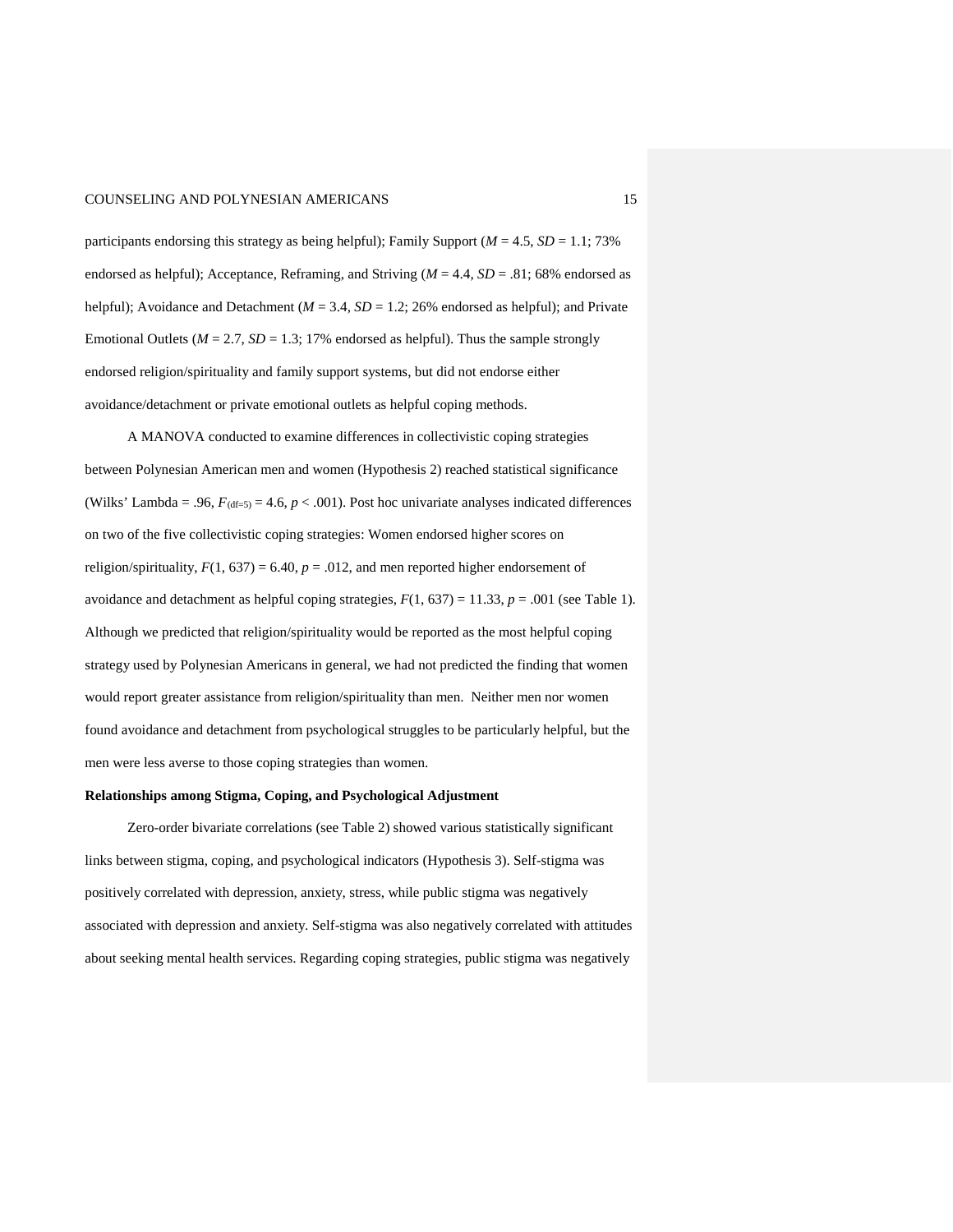associated with private emotional outlets, while self-stigma was positively linked to avoidance/detachment, and public stigma was negatively correlated with family support. Similarly, attitudes towards seeking professional services were negatively correlated with anxiety, depression, and stress. The coping strategies of avoidance/detachment and use of private emotional outlets were positively correlated with anxiety, depression, and stress.

As we predicted in Hypothesis 3, Polynesian Americans' reports of depression, anxiety, and stress were positively correlated with self-stigma and depression and anxiety were negatively correlated with public stigma. An additional accurate prediction was that attitudes about seeking professional services would be negatively correlated with depression, anxiety, and stress. Although we had hypothesized that culturally appropriate collectivistic coping strategies (acceptance, reframing, striving, family support, and religiosity/spirituality) would negatively correlate with depression, anxiety, and stress, that hypothesis was not supported. However, the results confirmed the hypothesis that coping strategies of avoidance, detachment, and use of private emotional outlets would be positively correlated with depression, anxiety, and stress.

#### **Evaluation of Self-Stigma as a Mediator of Help-Seeking**

In previous research (Vogel et al., 2007) self-stigma has been found to mediate the association between public-stigma and willingness to seek counseling. We sought to evaluate a similar model examining a possible mediated relationship with those variables (Figure 1; Hypothesis 4). Based on recent mediation analysis research (Allen & Wang, 2014; Allen, Wang & Stokes, 2015) and recommendations for running mediation analyses (Hayes, 2013), we used the SPSS macro PROCESS to conduct the mediation analysis. PROCESS offers bootstrap estimates to calculate bias-corrected confidence intervals for the mediation effects. This bootstrapping method, which has advantages over the causal steps approach (Baron & Kenny,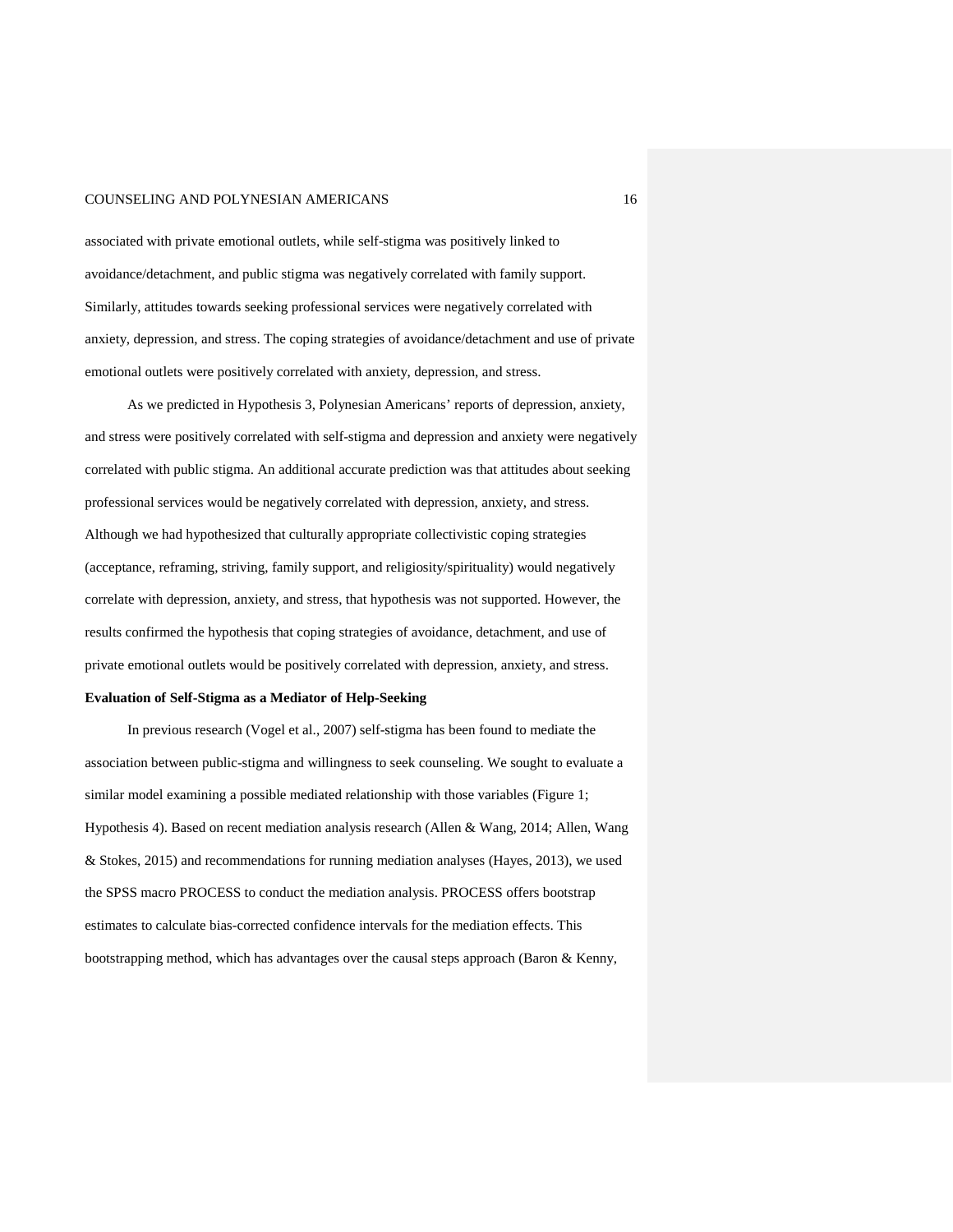1986) and the Sobel (1982) test, has been recommended as the method of choice for testing indirect effects (Hayes, 2009). The procedure, which involves resampling multiple times and estimating the sampling distribution from all the resamples, enhances estimation accuracy of the indirect effects (Preacher & Hayes, 2008; Allen, Wang & Stokes, 2015). In the present study, we estimated the mean of 95% confidence intervals (CI) of indirect effects derived from 10,000 bootstrap samples. If the upper and lower bounds of the CI do not include zero, then the presence of an indirect effect can be concluded with 95% confidence. Contrary to our hypothesis, there was a very weak association between public-stigma and attitudes about seeking professional services (Table 4), and self-stigma did not mediate that association (95% CI [-.01, .009]; indirect effect =  $-.03$ , *S.E.* =  $.01, p < .707$ ; total effect =  $-.009$ , *S.E.* =  $.01, t = -.86, p = .387$ ; direct effect =  $-0.20$ , *S.E.* =  $0.01$ ,  $t = -13.34$ ,  $p < 0.001$ ).

#### **Discussion**

This study sought to examine Polynesian Americans' attitudes toward seeking professional psychological help and their experiences with self-stigma, public stigma, coping strategies, and psychological distress. Given the paucity of research on these constructs with Polynesian Americans, we first sought to describe how the participants rated the constructs and secondly to determine how their experiences represented by these constructs may be interrelated.

Participants' attitudes towards seeking professional psychological help were neutral, neither favorable nor unfavorable. Although still holding attitudes in the neutral range, Polynesian American women endorsed more favorable attitudes towards seeking help from mental health professionals than did their male counterparts. Overall ratings on self-stigma were also neutral, and women experienced less self-stigma than did men. The neutral attitudes about seeking professional psychological help did not support Hypothesis 1, which predicted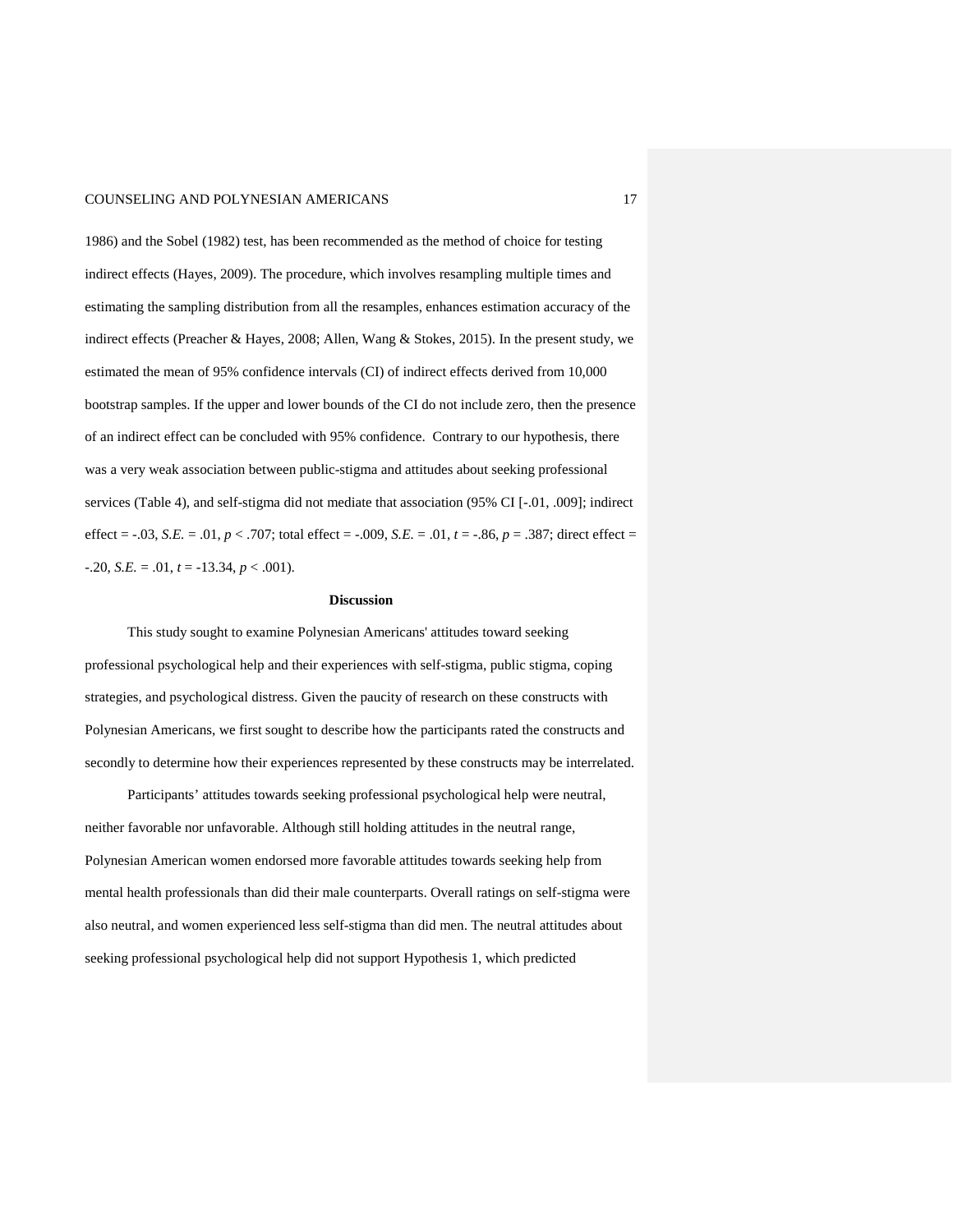unfavorable attitudes among Polynesian Americans due to their cultural and ethnic values emphasizing family support as a primary source of emotional help. Some Polynesian Americans may be open to seeking additional support and guidance outside of their family, and ways to facilitate the utilization of professional mental health services should be explored in future research.

Polynesian American participants tended to believe that society in general negatively perceives individuals with mental illness, with women reporting greater public-stigma than men. These results indicated an important difference between Polynesian American men and women. Polynesian American men tended to be less comfortable than women in disclosing their personal struggles with professional mental health therapists, but women perceived greater public-stigma regarding mental illness. Although Polynesian American men may not see themselves as having psychological problems and may be reluctant to seek professional help, they do not necessarily view others entirely negatively when they experience mental illness. On the other hand, Polynesian American women are somewhat more open to seeking psychological help and to acknowledging their own emotional difficulties, but they tend to devalue or view others critically when they experience mental illness. As suggested by the Social Behavior Model, gender interacts with culture in shaping views toward mental illness and help-seeking.

With respect to preferences for emotional coping strategies, participants most strongly endorsed the use of religion and spirituality, followed by seeking help from family members. This finding supported our second research hypothesis. Although both women and men strongly endorsed religion and spirituality as coping mechanisms, Polynesian American women in particular tended to use religion and spirituality at extremely high rates. The fact that Polynesian Americans most often find religion and spirituality to be helpful is consistent with cultural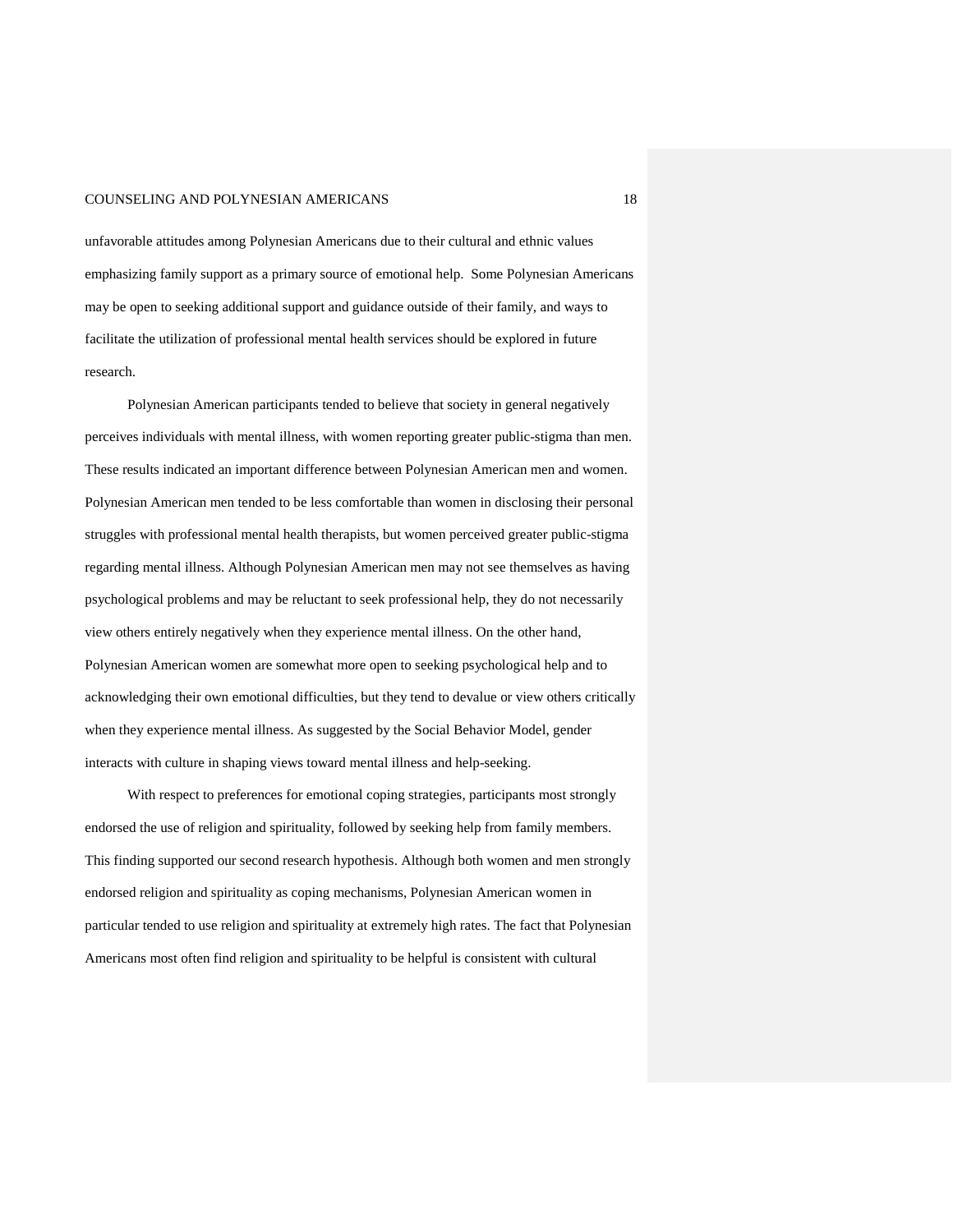values, with religion playing an important role in that society and with over 96% of Polynesians in the world professing Christianity (Association of Religion Data Archives, 2015). Therapists will likely benefit from discussing issues pertinent to client experiences with religion and spirituality (e.g., Richards & Bergin, 2014).

In addition to seeking religious and spiritual sources of healing, participants relied on family support as well as the strategy of accepting the problem, reframing it, and striving to overcome it. Given that many Polynesian American families operate within a collectivistic system (Allen & Heppner, 2011; Allen & Smith, 2015), it makes sense that they would utilize strong interpersonal relationships among family members to resolve problems. In contrast, the participants were least likely to endorse the use of private emotional outlets, which would include counseling and other individualistic methods for handling challenges. Thus any attempt by counselors to provide support for Polynesian American individuals should recognize how that individual views counseling relative to other, more collectivistic options – and seek ways to make psychotherapy more inclusive of a client's social circles than would otherwise be the case in treatment as usual.

The results of correlational analyses among stigma, coping, and psychological adjustment show that increased self-stigma was associated with greater psychological distress and less positive attitudes about seeking psychological help, as partly predicted (Hypothesis 3). These results are consistent with previous findings from other populations (Vogel et al., 2007) and suggest that Polynesian American individuals who have high levels of self-stigma are more atrisk for mental health problems, and when they do experience these symptoms, they are less likely to seek help.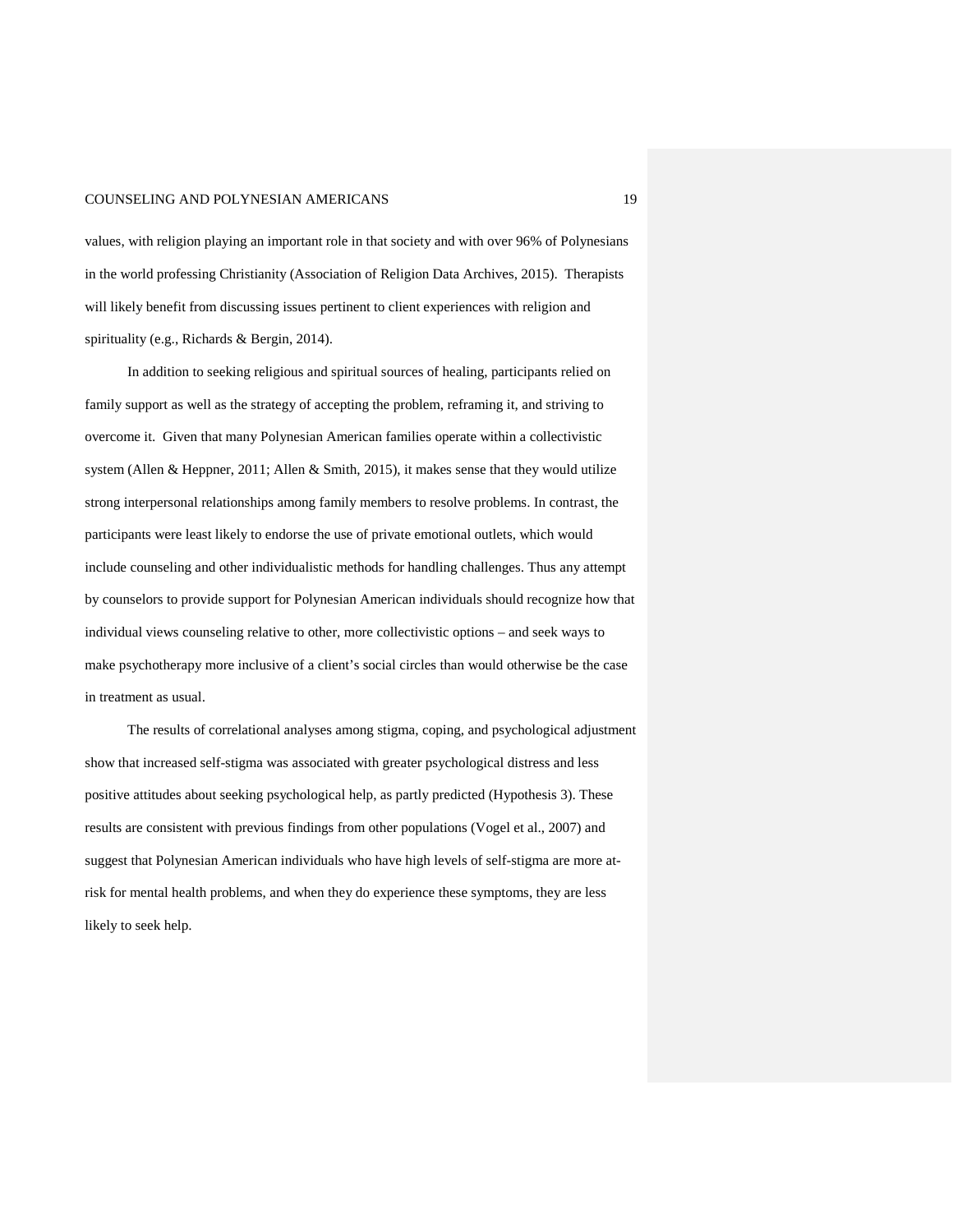Based on the findings of Vogel and colleagues (2007), we had attempted to examine whether self-stigma mediated the relationship between public stigma and attitude toward seeking professional psychological help (Hypothesis 4). However, public-stigma was unrelated to attitudes towards seeking services. In fact, public stigma did not correlate with either self-stigma or attitudes toward seeking professional psychological help, but it was associated with lower levels of depression and anxiety (Table 2). These findings were unexpected because previous literature with other populations (e.g., Vogel et al.) has shown that increased public stigma is associated with elevated mental health symptoms, self-stigma, and unwillingness to seek help. The absence of a presumably strong association between public perceptions and individuals' behaviors (especially in the context of a collectivistic culture) makes these findings puzzling. Interpretation of the findings would be facilitated by future examinations of how social perceptions among Polynesian Americans relate with individuals' self-perceptions and their willingness to seek assistance from others. For instance, Polynesian Americans who experience elevated symptoms of anxiety and/or depression could possibly feel more socially disconnected if public stigma results in social isolation (e.g., withdrawal or ostracization from the family support typically characterizing their peers). However, in this sample, there was no association between family support and psychological distress, possibly indicating that families did not isolate the individuals experiencing emotional distress (see also Stice, Ragan, & Randall, 2004). Given the several unexpected findings, including the higher rate of public-stigma among women, the construct of public-stigma needs to be examined in terms of Polynesian American cultural worldviews. It could be that the notion of public-stigma may be experienced differently among Polynesian Americans relative to other populations, with the complex interplay between selfperception and social perception requiring greater explication.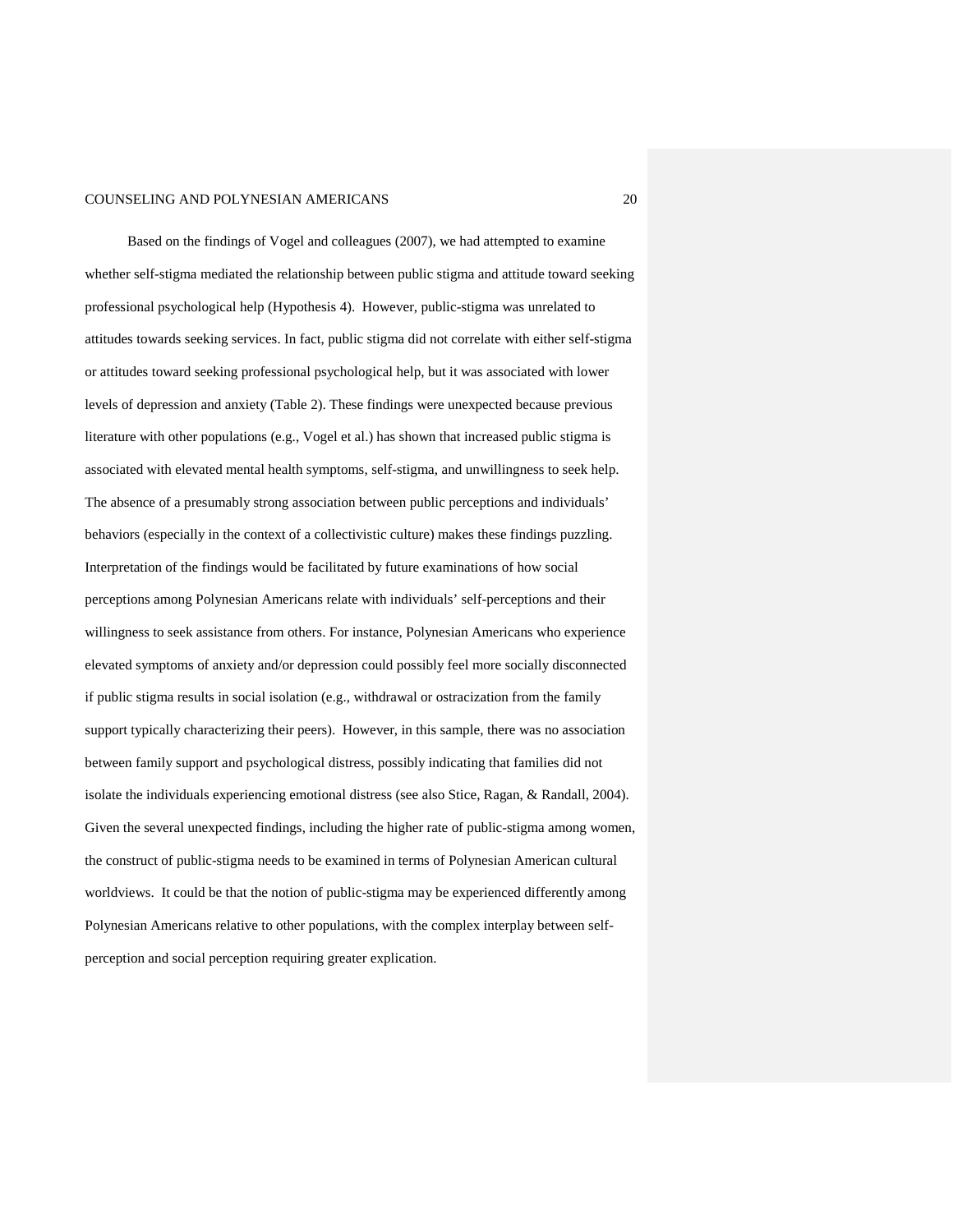In the present sample, participants who endorsed the coping strategies found unhelpful by their peers were more likely to report symptoms of psychological distress. That is, individuals who reported coping with problems through avoidance, detachment, and private emotional outlets reported higher levels of anxiety and depression. It stands to reason that individuals using coping strategies perceived by others to be unhelpful would be less effective in handling challenges. Psychologists can attune to the types of strategies being used by their clients and explore alternatives when those strategies do not facilitate improved functioning.

As with all survey studies, several limitations characterize the present results. First, although the present study's sample size was large, Tongans, Samoans, and Native Hawaiians were over-represented and comprised two-thirds of the sample. Hence, the results may not generalize to Polynesian American individuals who were not well represented in the present sample (e.g., Maori). In future studies, more diverse samples should be sought that better represent all Polynesian American ethnic groups. Second, the study was a cross-sectional correlational study. Hence, no causal statements can be made regarding the findings.

Notwithstanding these limitations, the findings have several important implications. Similar to past findings (e.g., Vogel et al, 2007), self-stigma was significantly correlated with attitudes toward seeking professional psychological help, with self-stigma being particularly stronger for Polynesian American males than females. Service providers who work with Polynesian Americans should be mindful of the important role that self-stigma plays in terms of help-seeking behaviors and attitude, and they should seek to correct inaccurate assumptions about mental health services and to provide positive examples of cultural congruence by explicitly informing treatment with cultural values (Smith & Trimble, 2015). In particular, the results confirming the importance of family support and religion and spirituality should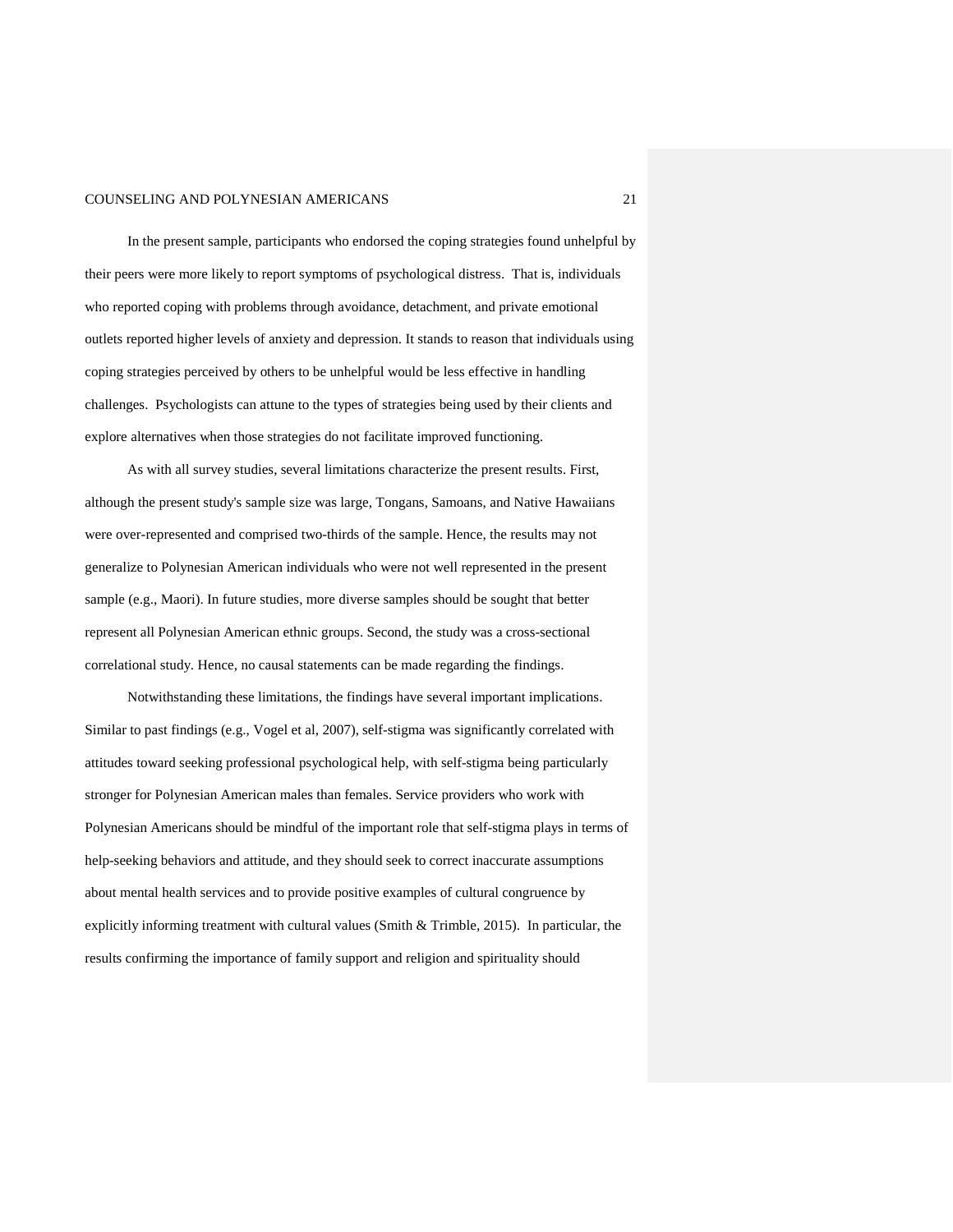encourage therapists to explicitly address those issues in treatment (e.g., Cervantes & Parham, 2005; Richards & Bergin, 2014). Although traditional methods of psychotherapy typically focus on the individual without involving others in that person's social networks, the collectivistic nature of Polynesian family systems and religious congregations make it essential for practitioners to incorporate those networks in their own interpretations of the client's circumstances and in the treatment provided, such as conducting family therapy when indicated and seeking consultation or client support from local religious leaders. Religious and community leaders could also provide key sources of collaboration when reaching out to individuals in need of mental health services who are nevertheless unlikely to seek those services on their own.

In sum, mental health professionals should carefully consider the distinct needs, experiences, and cultural worldviews of Polynesian Americans. To better meet the mental health needs of Polynesian Americans, the current gaps in mental health service utilization and the dearth of available research-based information must now be overcome. Practitioners should understand and work to reduce cultural stigmas associated with emotional struggles. And they should attend to cultural values and build upon Polynesian Americans' preferred methods for handling psychological difficulties, particularly spirituality/religiosity and family support. Researchers should avoid combining Polynesian Americans with people from completely distinct cultural backgrounds and should report cultural differences when they occur. In short, the goal for the future is a psychology inclusive of Polynesian Americans.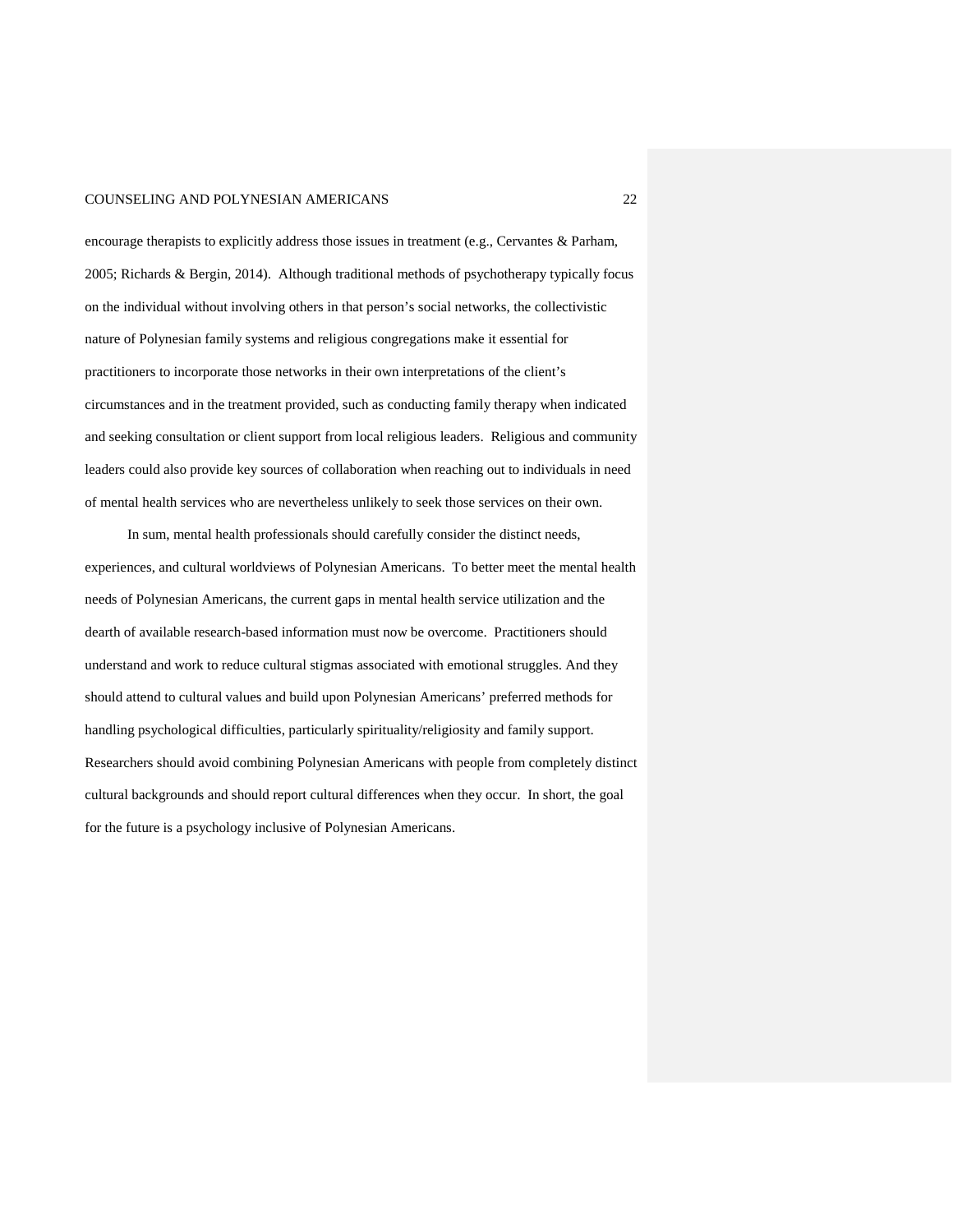#### **References**

- Abe-Kim, J., Takeuchi, D. T., Hong, S., Zane, N., Sue, S., Spencer, M. S., ... & Alegría, M. (2007). Use of mental health-related services among immigrant and US-born Asian Americans: results from the National Latino and Asian American Study. *American Journal of Public Health*, *97*(1), 91-98.
- Allen, G. E. K., Wang, K., & Stokes, H. (2015). Examining legalism, scrupulosity, family perfectionism and psychological adjustment among LDS individuals. *Mental Health, Religion & Culture.*
- Allen, G. E., & Smith, T. B. (2015). Collectivistic coping strategies for distress among Polynesian Americans. *Psychological services*, *12*(3), 322.
- Allen, G. E. K. & Wang, K. (2014). Examining aspects of religiosity, perfectionism, scrupulosity, and well-being among LDS individuals. *Psychology of Religion and Spirituality, 6, 3, 257-264.*
- Allen, G. E. K., Garriott, P. O., Reyes, C. J. & Hsieh, C. (2013). Racial identity, phenotype, and self-esteem among biracial Polynesian/White individuals. *Family Relations*, *62*, 82- 91.
- Allen, G. E. K. & Heppner, P. P. (2011). Religiosity, coping, and psychological well-being among Latter-Day Saint Polynesians in the U.S. *Asian American Journal of Psychology, 2, 1,* 13-24.
- Alvidrez, J. (1999). Ethnic variations in mental health attitudes and service use among lowincome African American, Latina, and European American young women. *Community Mental Health Journal*, *35*(6), 515-530.

Anderson, R. M. (1995). Revisiting the behavioral model and access to medical care: does it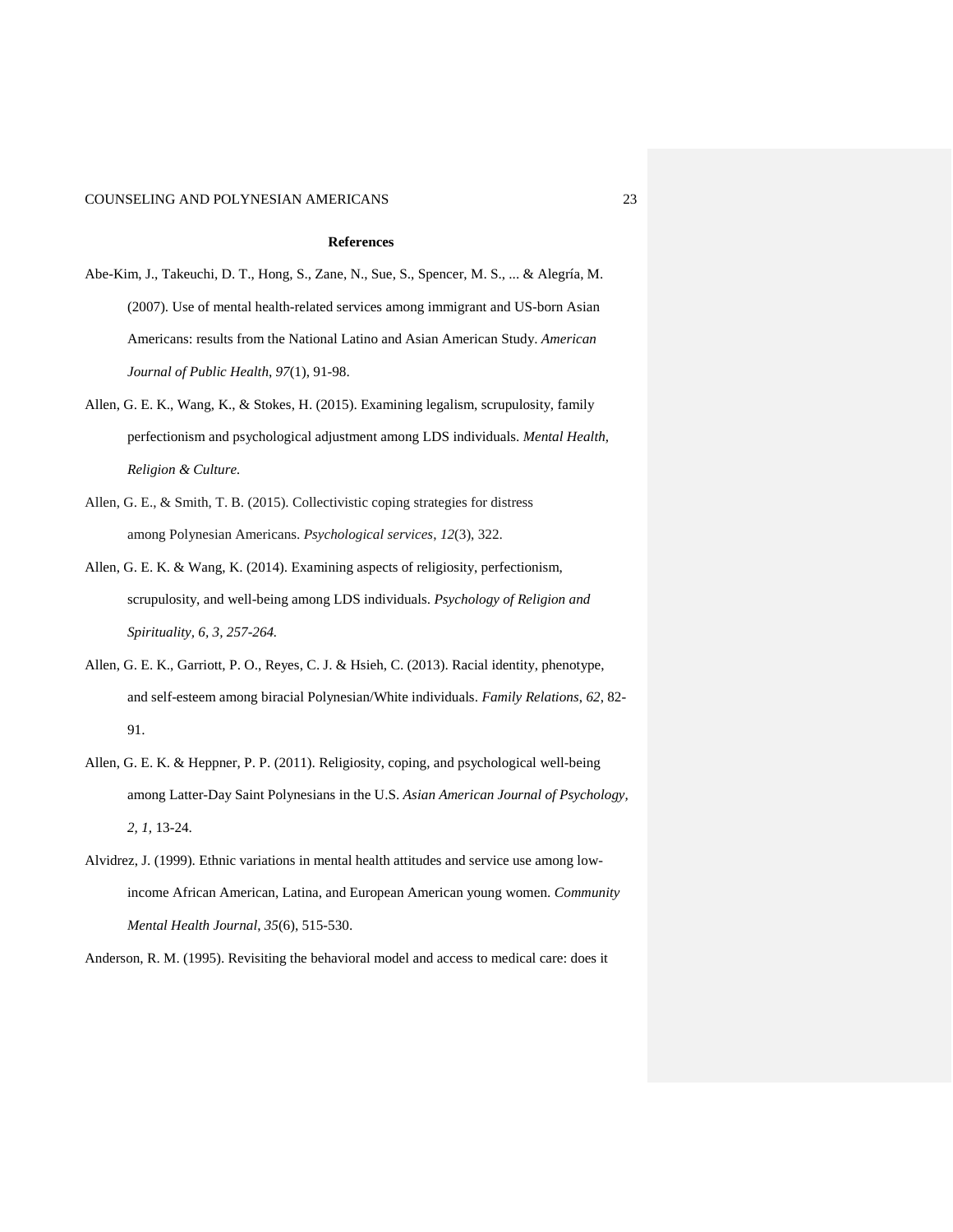matter? *Journal of Health and Social Behavior, 36, 1, 1-10*

- Andersen, R. M. & Newman, J. F. (1973). Societal and individual determinants of medical care utilization in the United States. *Milbank Memorial Fund Quarterly, 51,* 95–124
- Association of Religion Data Archives (2010). *Polynesia.* Retrieved May 22, 2015, from http://www.thearda.com/internationalData/regions/profiles/Region\_14\_2.asp
- Barcham, M., Scheyvens, R., & Overton, J. (2009). New Polynesian Triangle: Rethinking Polynesian migration and development in the Pacific. *Asia Pacific Viewpoint*, *50*(3), 322- 337.
- Baron, R. M., & Kenny, D. A. (1986). The moderator–mediator variable distinction in social psychological research: Conceptual, strategic, and statistical considerations. *Journal of personality and social psychology*, *51*(6), 1173.
- Capstick, S., Norris, P., Sopoaga, F., & Tobata, W. (2009). Relationships between health and culture in Polynesia–A review. *Social Science & Medicine*, *68*(7), 1341-1348.
- Cepeda-Benito, A., & Short, P. (1998). Self-concealment, avoidance of psychological services, and perceived likelihood of seeking professional help. *Journal of Counseling Psychology*, *45*(1), 58.
- Cervantes, J. M., & Parham, T. A. (2005). Toward a meaningful spirituality for people of color: lessons for the counseling practitioner. *Cultural Diversity and Ethnic Minority Psychology*, *11*(1), 69.
- Chang, H. (2008). Help-seeking for stressful events among Chinese college students in Taiwan: roles of gender, prior history of counseling, and help-seeking attitudes. *Journal of College Student Development*, *49*(1), 41-51.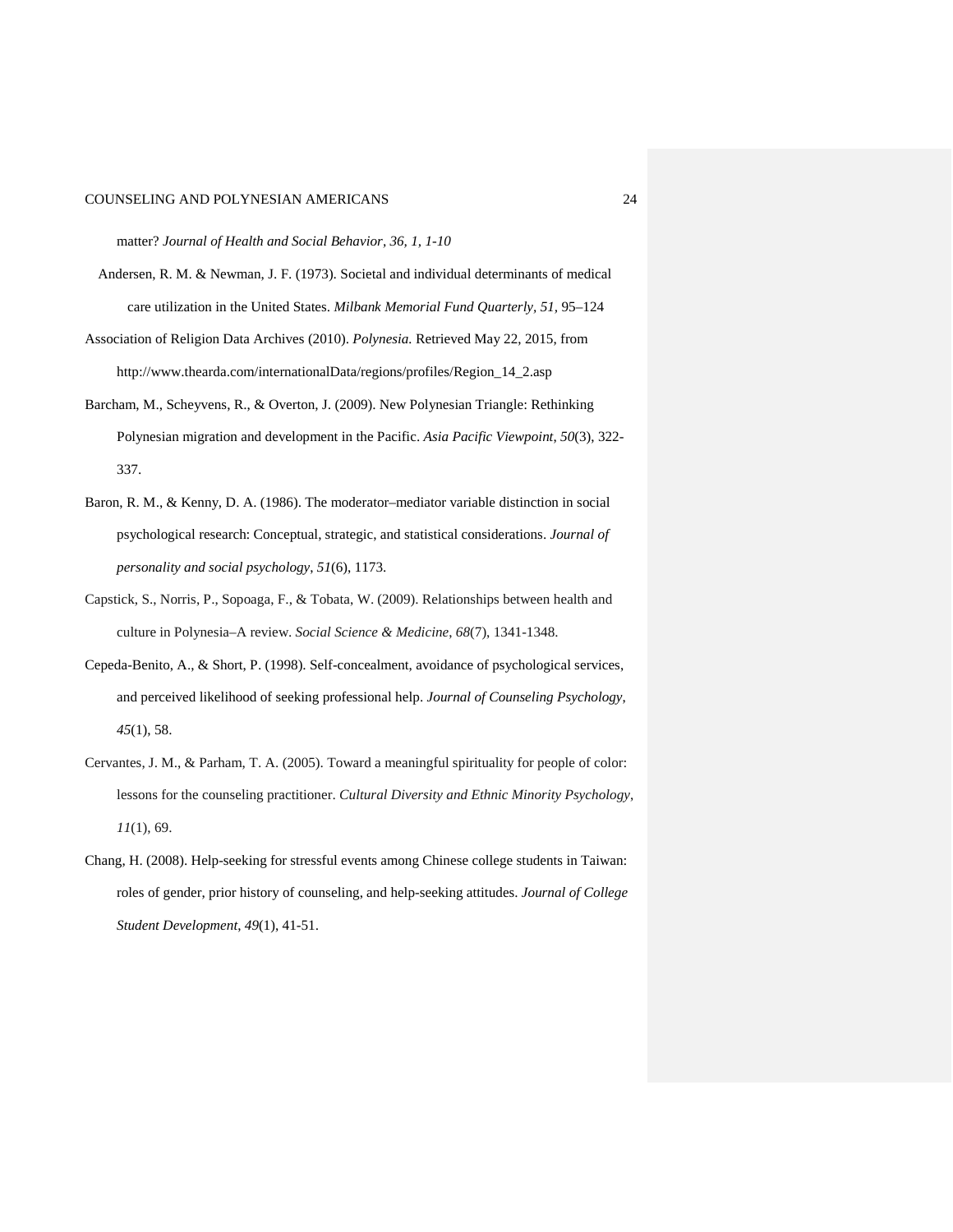- Diala, C., Muntaner, C., Walrath, C., Nickerson, K. J., LaVeist, T. A., & Leaf, P. J. (2000). Racial differences in attitudes toward professional mental health care and in the use of services. *American Journal of Orthopsychiatry*, *70*(4), 455.
- Duncan, L. E. (2003). Black male college students' attitudes toward seeking psychological help. *Journal of Black Psychology*, *29*(1), 68-86.
- Eisenberg, D., Downs, M. F., Golberstein, E., & Zivin, K. (2009). Stigma and help seeking for mental health among college students. *Medical Care Research and Review*, *66*(5), 522-541.
- Firth, R. (2013). *We the Tikopia: A sociological study of kinship in primitive Polynesia*. Routledge.
- Fischer, E. H., & Farina, A. (1995). Attitudes toward seeking professional psychological help: A shortened form and considerations for research. *Journal of College Student Development*.
- Fischer, E. H., & Turner, J. I. (1970). Orientations to seeking professional help: development and research utility of an attitude scale. *Journal of consulting and clinical psychology*, *35*(1p1), 79.
- Garrett, M. T., & Portman, T. A. A. (2011). *Counseling and diversity: Counseling Native Americans*. Brooks/Cole.
- Gary, F. A. (2005). Stigma: Barrier to mental health care among ethnic minorities. *Issues in Mental Health Nursing*, *26*(10), 979-999.
- Golberstein, E., Eisenberg, D., & Gollust, S. (2008). Perceived stigma and mental health care seeking. *Psychiatric Services*, *59*(4), 392-399.
- Handy, E. C., & Pukui, M. K. (1950). The Polynesian family system in Ka-'u, Hawai'i. *The Journal of the Polynesian Society*, 232-240.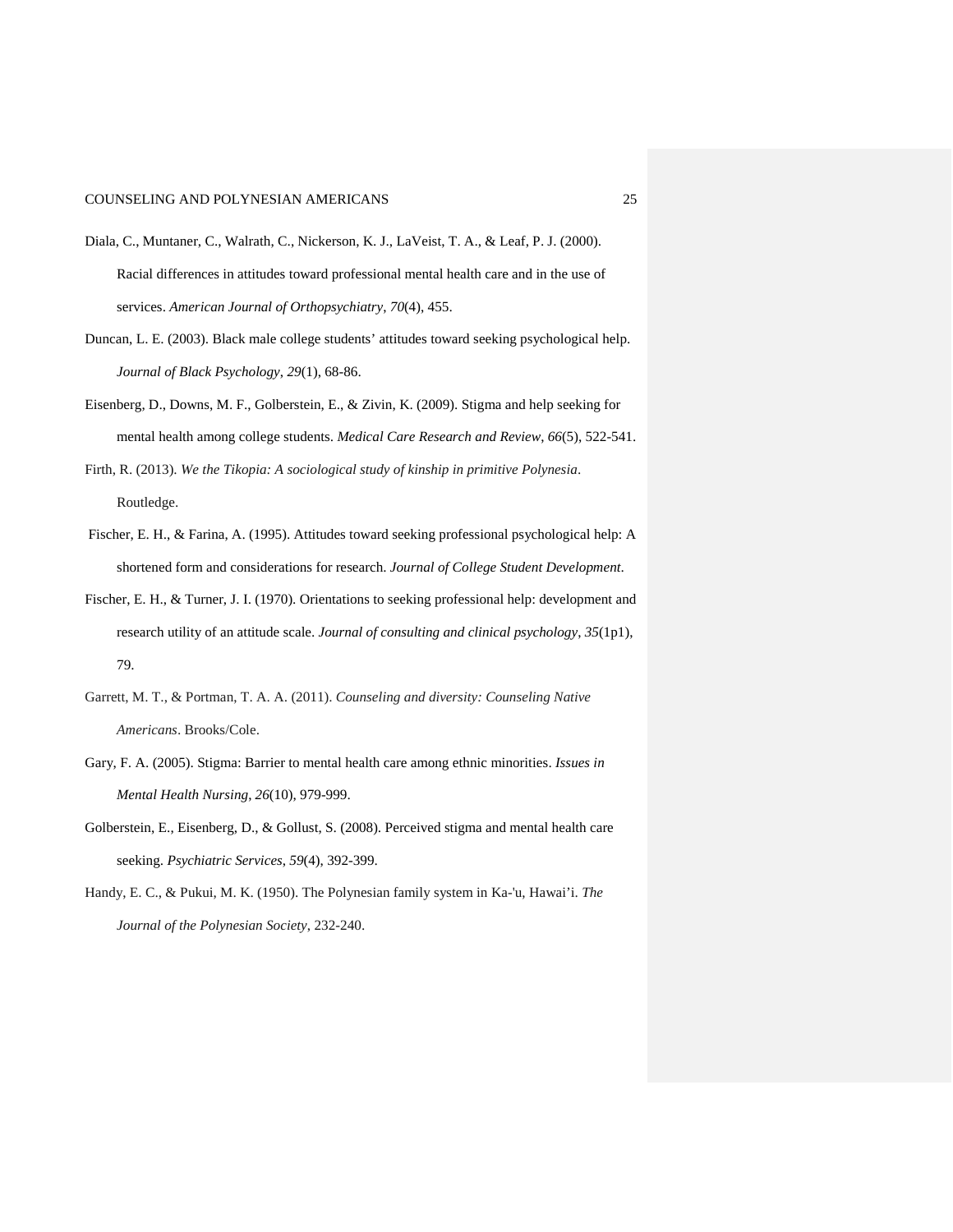- Hayes, A. F. (2009). Beyond Baron and Kenny: Statistical mediation analysis in the new millennium. *Communication monographs*, *76*(4), 408-420.
- Hayes, A. F. (2013). *Introduction to mediation, moderation, and conditional process analysis: A regression-based approach*. Guilford Press.
- Kim, B. S. K., & Omizo, M. M. (2003). Asian cultural values, attitudes toward seeking professional psychological help, and willingness to see a counselor. *The Counseling Psychologist, 31,* 343-361.
- King, J., Trimble, J. E., Morse, G. S., Thomas, L. R. (2014). North American Indian and Alaska Native spirituality and psychotherapy (pp. 451-472). In P. S. Richards & A. E. Bergin (Eds.). *Handbook of psychotherapy and religious diversity* (2<sup>nd</sup> ed.). Washington, D.C.: American Psychological Association.
- Kirmayer, L. J. (2007). Psychotherapy and the cultural concept of the person. *Transcultural Psychiatry,* 44(2), 232-257.
- Leong, F. T., Ebreo, A. E., Kinoshita, L. E., Inman, A. G., Yang, L. H. E., & Fu, M. E. (2007). *Handbook of Asian American psychology.* Thousand Oaks, CA: Sage.
- Lindsey, M. A., Joe, S., & Nebbitt, V. (2010). Family matters: The role of mental health stigma and social support on depressive symptoms and subsequent help seeking among African American boys. *Journal of Black Psychology*.
- Link, B. G., Cullen, F. T., Frank, J., & Wozniak, J. F. (1987). The social rejection of former mental patients: understanding why labels matter. *American journal of Sociology*, 1461- 1500.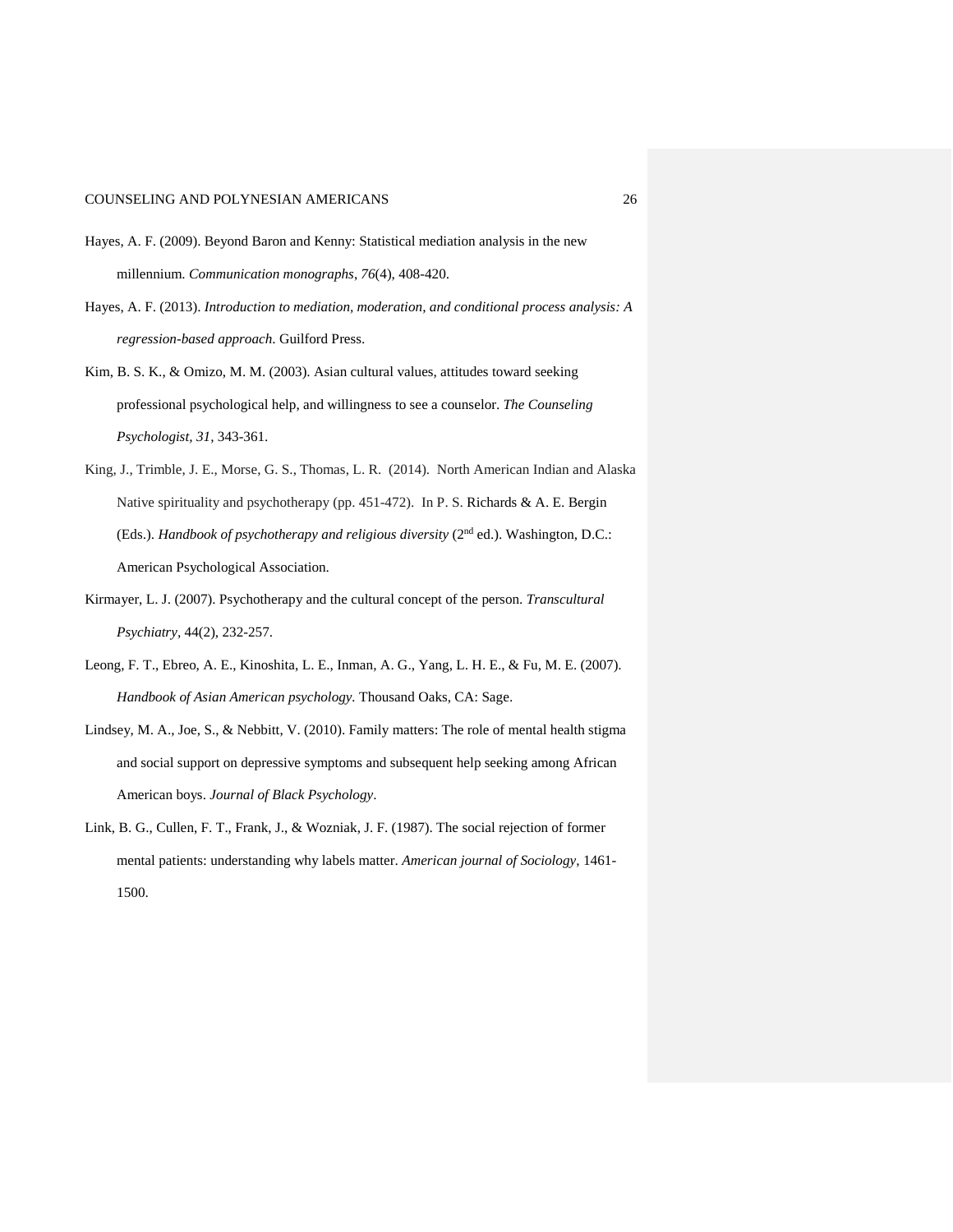- Link, B. G., Cullen, F. T., Struening, E., Shrout, P. E., & Dohrenwend, B. P. (1989). A modified labeling theory approach to mental disorders: An empirical assessment. *American Sociological Review*, 400-423.
- López, S. R., Barrio, C., Kopelowicz, A., & Vega, W. A. (2012). From documenting to eliminating disparities in mental health care for Latinos. *American Psychologist*, *67*(7), 511.
- Lovibond, P. F., & Lovibond, S. H. (1995). The structure of negative emotional states: Comparison of the Depression Anxiety Stress Scales (DASS) with the Beck Depression and Anxiety Inventories. *Behaviour research and therapy*, *33*(3), 335-343.
- Mackenzie, C. S., Gekoski, W. L., & Knox, V. J. (2006). Age, gender, and the underutilization of mental health services: the influence of help-seeking attitudes. *Aging and Mental Health*, *10*(6), 574-582.
- McCubbin, L. D., Ishikawa, M. E., & McCubbin, H. I. (2008). The Kanaka Maoli: Native Hawaiians and heir Testimony of Trauma and Resilience. In *Ethnocultural perspectives on disaster and trauma* (pp. 271-298). Springer New York.
- McCubbin, L. D., & Marsella, A. (2009). Native Hawaiians and psychology: The cultural and historical context of indigenous ways of knowing. Cultural Diversity and Ethnic Minority Psychology, 15(4), 374.
- Nickerson, K. J., Helms, J. E., & Terrell, F. (1994). Cultural mistrust, opinions about mental illness, and Black students' attitudes toward seeking psychological help from White counselors. *Journal of Counseling Psychology*, *41*(3), 378.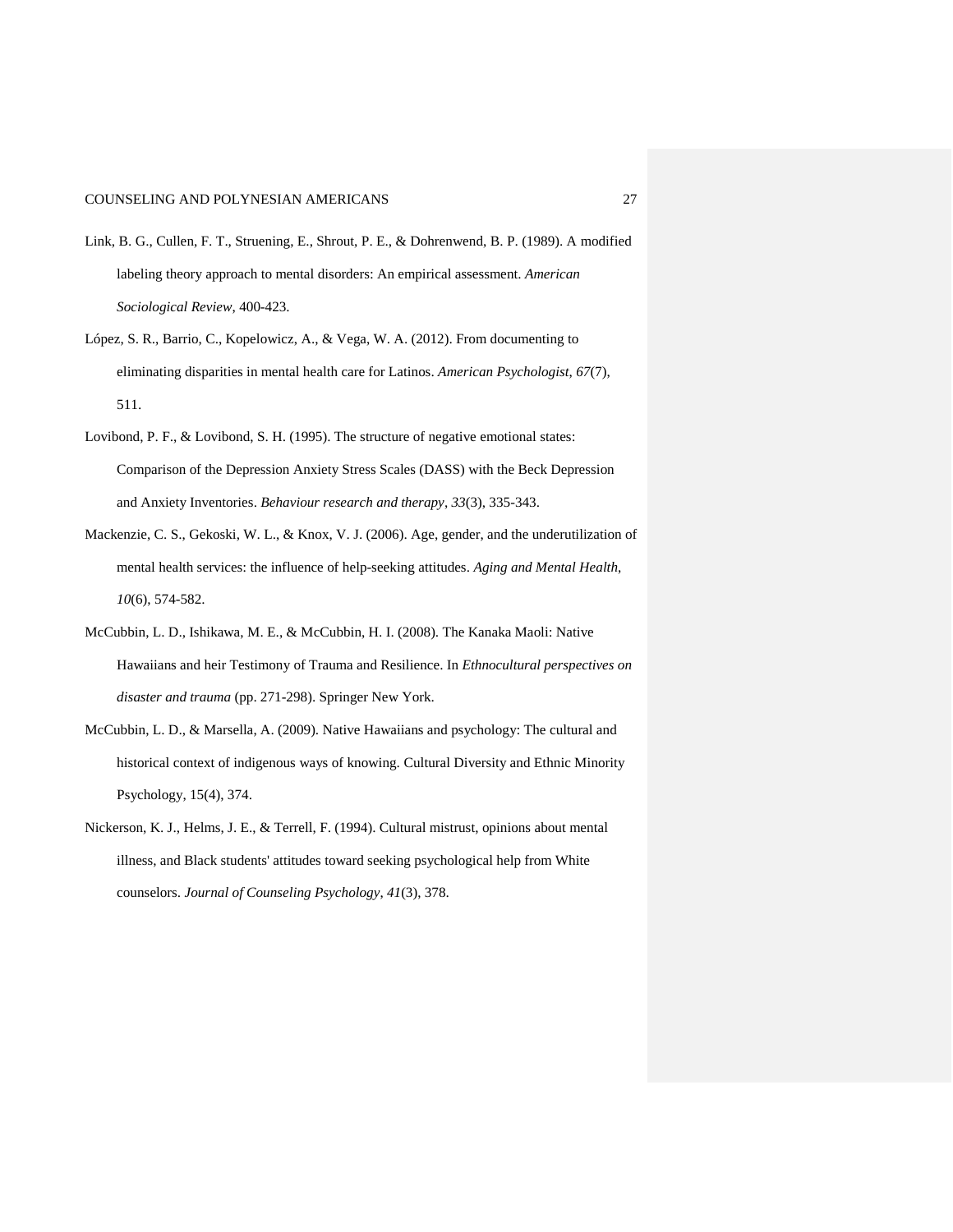- Preacher, K. J., & Hayes, A. F. (2008). Asymptotic and resampling strategies for assessing and comparing indirect effects in multiple mediator models. *Behavior research methods*, *40*(3), 879-891.
- Puku'i, M. K. (1989). *The Polynesian family system in Ka-'u, Hawai'i*. Tuttle Publishing.
- Puku'i, M. K., Haertig, E. W., & Lee, C. A. (1972). Nana i ke Kumu. *Honolulu: Hui Hanai*.
- Richards, P. S., & Bergin, A. E. (2014). Religious diversity and psychotherapy: Conclusions, recommendations, and future directions.
- Singelis, T. M. (1994). The measurement of independent and interdependent selfconstruals. *Personality and Social Psychology Bulletin*, *20*(5), 580-591.
- Smith, T. B., & Silva, L. (2011). Ethnic identity and personal well-being of people of color: A meta-analysis. *Journal of Counseling Psychology*, *58*(1), 42-60.
- Snowden, L. R. (2012). Health and mental health policies' role in better understanding and closing African American–White American disparities in treatment access and quality of care. *American Psychologist*, *67*(7), 524-531.
- Stice, E., Ragan, J., & Randall, P. (2004). Prospective relations between social support and depression: Differential direction of effects for parent and peer support? *Journal of Abnormal Psychology, 113*(1), 155-159.
- Substance Abuse and Mental Health Services Administration, *Racial/ Ethnic Differences in Mental Health Service Use among Adults*. HHS Publication No. SMA-15-4906. Rockville, MD: Substance Abuse and Mental Health Services Administration, 2015.
- Sue, S., Cheng, J. K. Y., Saad, C. S., & Chu, J. P. (2012). Asian American mental health: A call to action. *American Psychologist*, *67*(7), 532.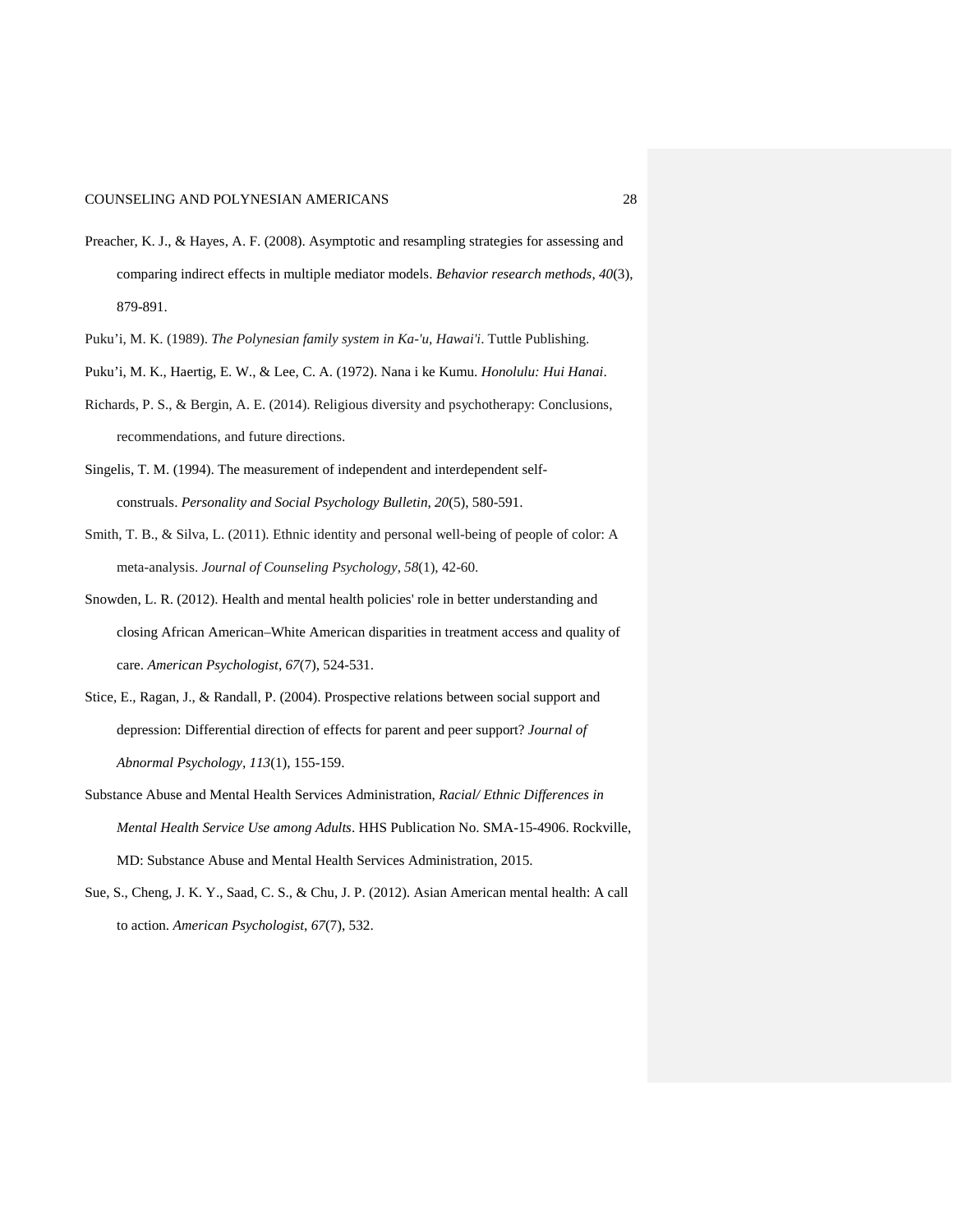- Trimble, J. E., & Bhadra, M. (2013). Ethnic gloss. In K. Keith (Ed.), *Encyclopedia of Cross-Cultural Psychology,* (pp. 500-504). New York: Wiley.
- U.S. Department of Health and Human Services (1999). *Mental health: A report of the Surgeon General.* Rockville, MD: Author.
- U.S. Department of Health and Human Services. (2001). *Mental health: Culture, race, and ethnicity.* Rockville, MD: Author.
- Vogel, D. L., Wade, N. G., & Haake, S. (2006). Measuring the self-stigma associated with seeking psychological help. *Journal of Counseling Psychology*,*53*(3), 325.
- Vogel, D. L., Wade, N. G., & Hackler, A. H. (2007). Perceived public stigma and the willingness to seek counseling: The mediating roles of self-stigma and attitudes toward counseling. *Journal of Counseling Psychology*, *54*(1), 40.
- Watson, A. C., Corrigan, P., Larson, J. E., & Sells, M. (2007). Self-stigma in people with mental illness. *Schizophrenia bulletin*, *33*(6), 1312-1318.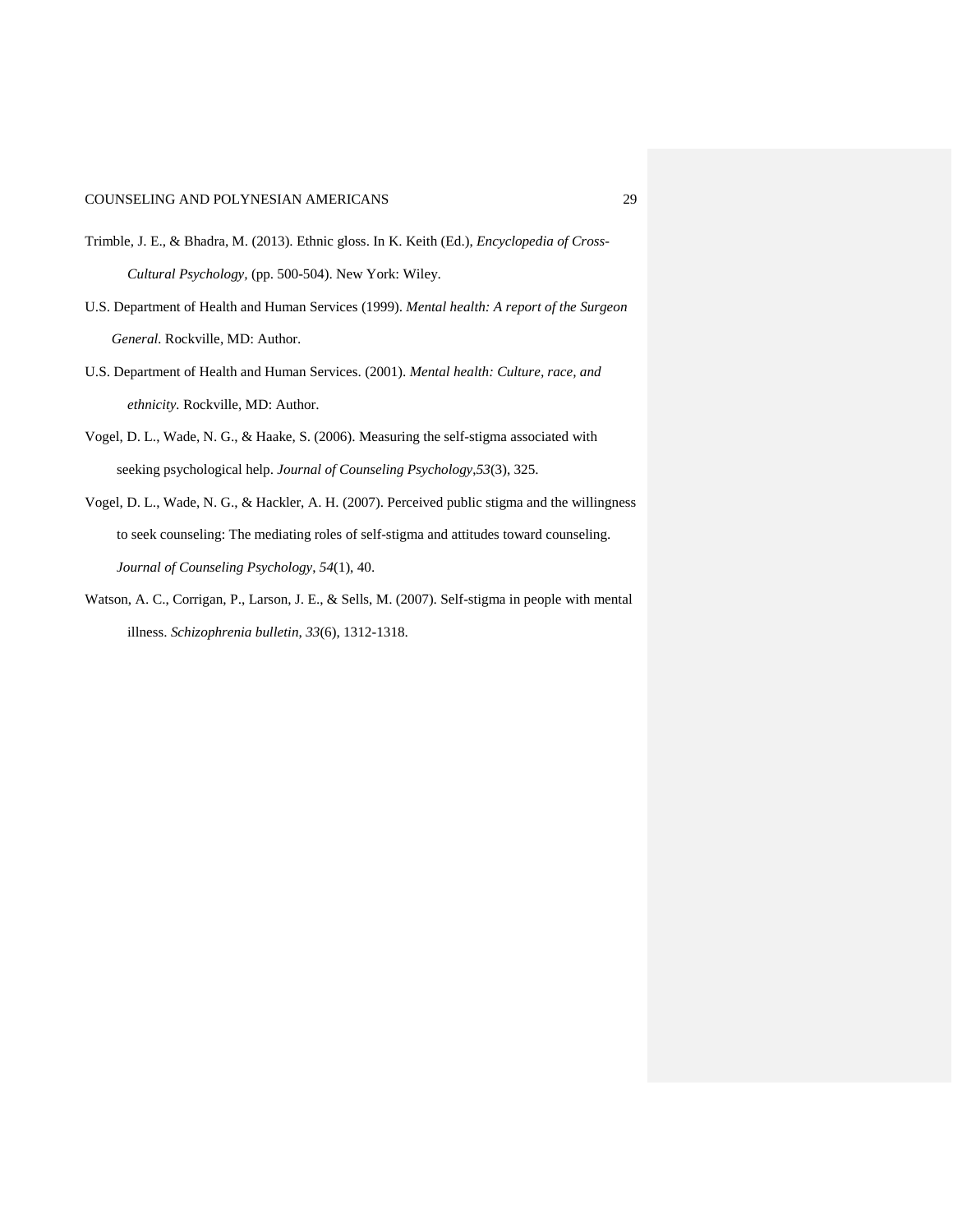Table 1

*Descriptive Statistics and MANOVA for Differences between Gender across Attitudes, Stigma, and Coping for Polynesian Americans (n = 638)* 

| Measure                                 | $\boldsymbol{M}$ | Std | F     | df           | $\boldsymbol{p}$ |
|-----------------------------------------|------------------|-----|-------|--------------|------------------|
| Attitudes and Stigma                    |                  |     |       |              |                  |
| <b>Attitudes</b>                        | 2.6              | .27 | 9.54  | $\mathbf{1}$ | .002             |
| Male                                    | 2.5              | .26 |       |              |                  |
| Female                                  | 2.6              | .28 |       |              |                  |
| Self-Stigma                             | 2.7              | .64 | 7.52  | $\mathbf{1}$ | .006             |
| Male                                    | 2.8              | .59 |       |              |                  |
| Female                                  | 2.6              | .66 |       |              |                  |
| Public Stigma                           | 4.0              | .64 | 9.26  | 1            | .002             |
| Male                                    | 3.9              | .56 |       |              |                  |
| Female                                  | 4.0              | .67 |       |              |                  |
| <b>Collectivistic Coping Strategies</b> |                  |     |       |              |                  |
| Acceptance, Reframing, Striving         | 4.4              | .81 | 1.28  | $\mathbf{1}$ | .258             |
| Male                                    | 4.4              | .86 |       |              |                  |
| Female                                  | 4.3              | .78 |       |              |                  |
| <b>Family Support</b>                   | 4.5              | 1.1 | .033  | 1            | .856             |
| Male                                    | 4.4              | 1.0 |       |              |                  |
| Female                                  | 4.4              | 1.1 |       |              |                  |
| Religion/Spirituality                   | 5.1              | .98 | 6.40  | 1            | .012             |
| Male                                    | 5.0              | 1.1 |       |              |                  |
| Female                                  | 5.2              | .91 |       |              |                  |
| Avoidance/Detachment                    | 3.4              | 1.2 | 11.33 | 1            | .001             |
| Male                                    | 3.6              | 1.2 |       |              |                  |
| Female                                  | 3.2              | 1.2 |       |              |                  |
| <b>Private Emotional Outlets</b>        | 2.7              | 1.3 | 2.65  | 1            | .104             |
| Male                                    | 2.7              | 1.3 |       |              |                  |
| Female                                  | 2.6              | 1.2 |       |              |                  |

*Note*: *F* values refer to post hoc ANOVAs between male and female participants.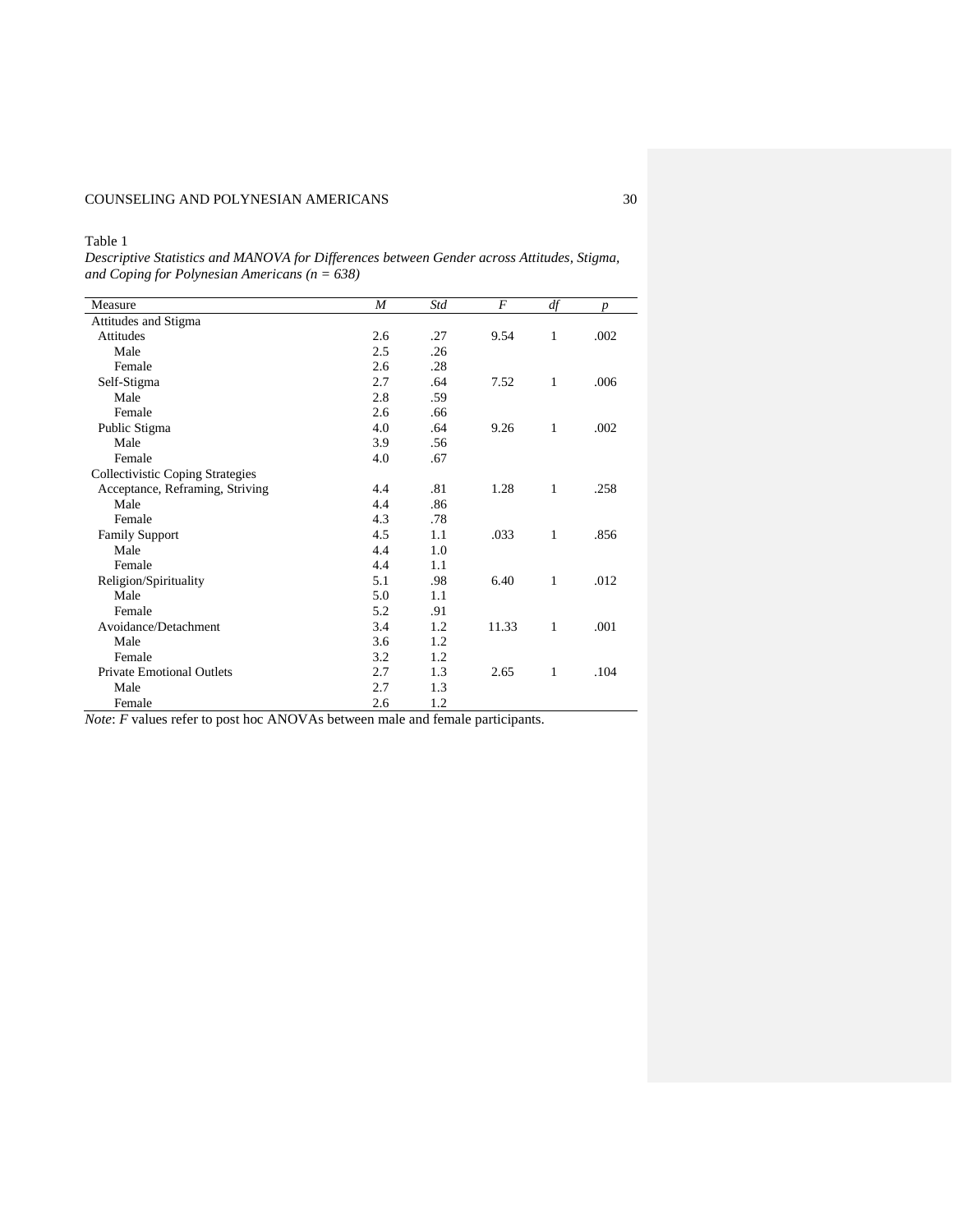Table 2 *Intercorrelations of Study Variables*

|           |               | 2                      | 3        | 4                  | 5                 | 6        |                   | 8                          | 9 | 10       | 11 |
|-----------|---------------|------------------------|----------|--------------------|-------------------|----------|-------------------|----------------------------|---|----------|----|
| 1.SELSTIG | ٠             |                        |          |                    |                   |          |                   |                            |   |          |    |
| 2.PUBSTIG | .04           | -                      |          |                    |                   |          |                   |                            |   |          |    |
| 3.7T      | $-47***$      | $-.03$                 |          |                    |                   |          |                   |                            |   |          |    |
| 4.ARS     | $-10*$        | $-.04$                 | .06      |                    |                   |          |                   |                            |   |          |    |
| 5.FS      | $-.06$        | $-.17***$              | $.09*$   | $.54***$           |                   |          |                   |                            |   |          |    |
| 6.RS      | $-.09*$       | .06                    | .04      |                    | $.58***$ $.53***$ |          |                   |                            |   |          |    |
| 7.AD      | $.18***$      | $-.11**$               | $-10**$  | $52***$ 17*** 13** |                   |          |                   |                            |   |          |    |
| 8.PEO     | $-.01$        | $-.21***$              | .05      | $.37***$ .26***    |                   | $.08*$   | $.50***$          |                            |   |          |    |
| 9.ANX     | $20*** -14**$ |                        | $-14**$  | $.08*$             | $.09*$            | $-.03$   | $.31***$ $.36***$ |                            |   |          |    |
| 10.DEP    |               | $.23***-.15***-.16***$ |          | .05                | .04               | $-0.09*$ |                   | $.28***$ $.30***$ $.80***$ |   |          |    |
| 11.5TR    | $.21***$      | $-.04$                 | $-15***$ | .04                | .02               | $-.02$   |                   | $.23***$ $.30***$ $.80***$ |   | $.81***$ |    |

Note. N = 638. \**p* < .05, \*\* *p* < .01, \*\*\* *p* < .001, two-tailed.

**Commented [BYU1]:** Add explanations for each variable name in a NOTE at the bottom of the table. Tables must be self-sufficient with all information needed for interpretation.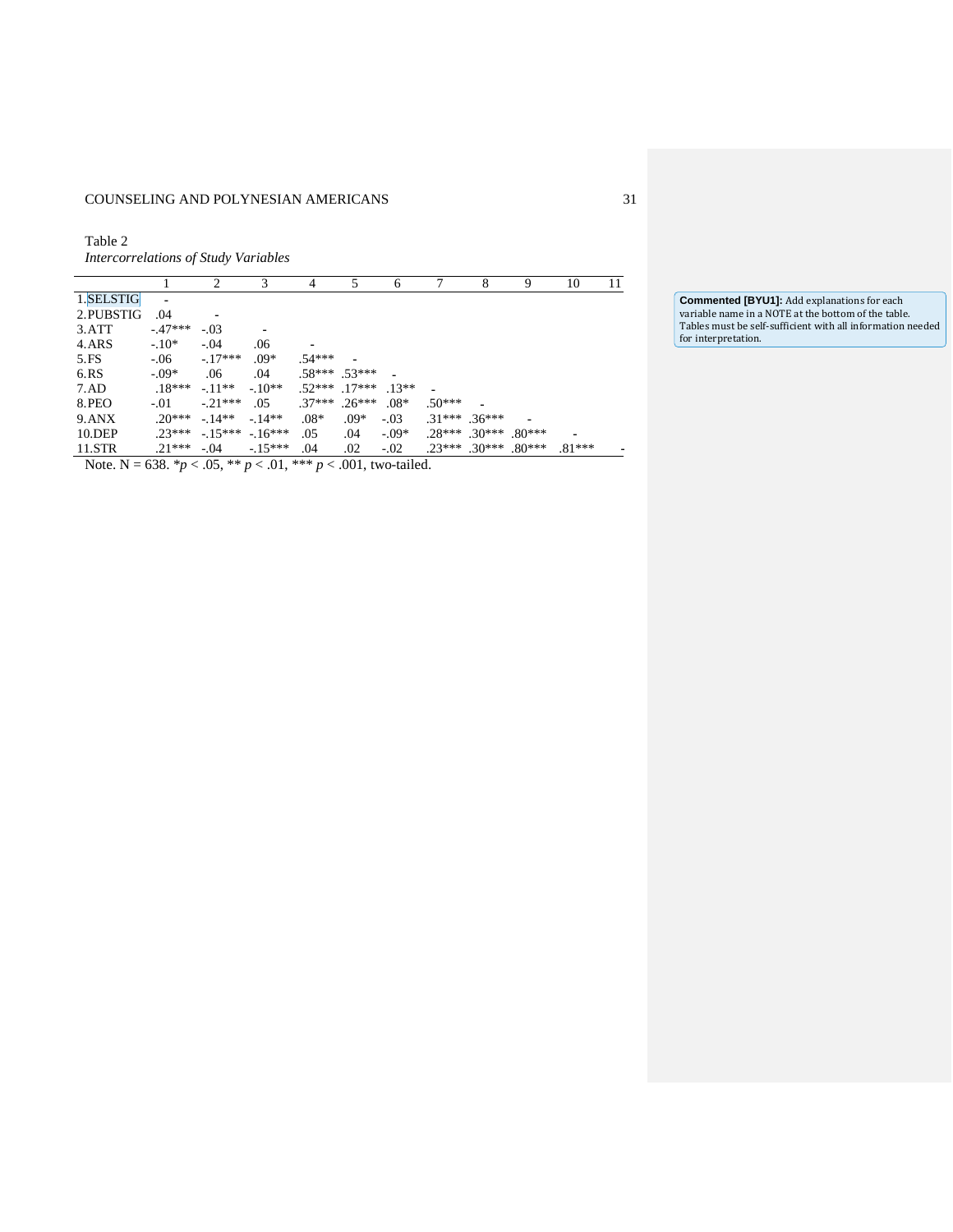## Table 3

*Regression Results for Mediation: (Public-Stigma Self-Stigma Attitudes)* 

| $DV =$ Attitudes ( $R^2 = .08$ )                                                                                                                                                                                                                                                                                                                                                                                             |           |               |           |             |      |  |  |  |
|------------------------------------------------------------------------------------------------------------------------------------------------------------------------------------------------------------------------------------------------------------------------------------------------------------------------------------------------------------------------------------------------------------------------------|-----------|---------------|-----------|-------------|------|--|--|--|
|                                                                                                                                                                                                                                                                                                                                                                                                                              | Predictor | В             | SЕ        |             |      |  |  |  |
| Constant                                                                                                                                                                                                                                                                                                                                                                                                                     |           | $-.03$        | .07       | $-.864$     | .387 |  |  |  |
| Public-Stigma                                                                                                                                                                                                                                                                                                                                                                                                                |           | $-.006$       | .01       | $-.376$     | .707 |  |  |  |
| Self-Stigma                                                                                                                                                                                                                                                                                                                                                                                                                  |           | .045          | .04       | 1.136       | .256 |  |  |  |
|                                                                                                                                                                                                                                                                                                                                                                                                                              |           | <b>Effect</b> | Boot S.E. | 95% CI      |      |  |  |  |
| Indirect effect                                                                                                                                                                                                                                                                                                                                                                                                              |           | $-.03$        | .01       | [.01, .009] |      |  |  |  |
| .<br>$\mathbf{a}$<br>$\bullet$ and the set of $\bullet$<br>$\mathbf{r}$ $\mathbf{r}$ $\mathbf{r}$ $\mathbf{r}$ $\mathbf{r}$ $\mathbf{r}$ $\mathbf{r}$ $\mathbf{r}$ $\mathbf{r}$ $\mathbf{r}$ $\mathbf{r}$ $\mathbf{r}$ $\mathbf{r}$ $\mathbf{r}$ $\mathbf{r}$ $\mathbf{r}$ $\mathbf{r}$ $\mathbf{r}$ $\mathbf{r}$ $\mathbf{r}$ $\mathbf{r}$ $\mathbf{r}$ $\mathbf{r}$ $\mathbf{r}$ $\mathbf{$<br>$\mathbf{r}$<br>.<br>$\sim$ |           |               |           |             |      |  |  |  |

Note.  $N = 639$ . All *p* values, two-tailed. DV = dependent variable; CI = confidence interval.